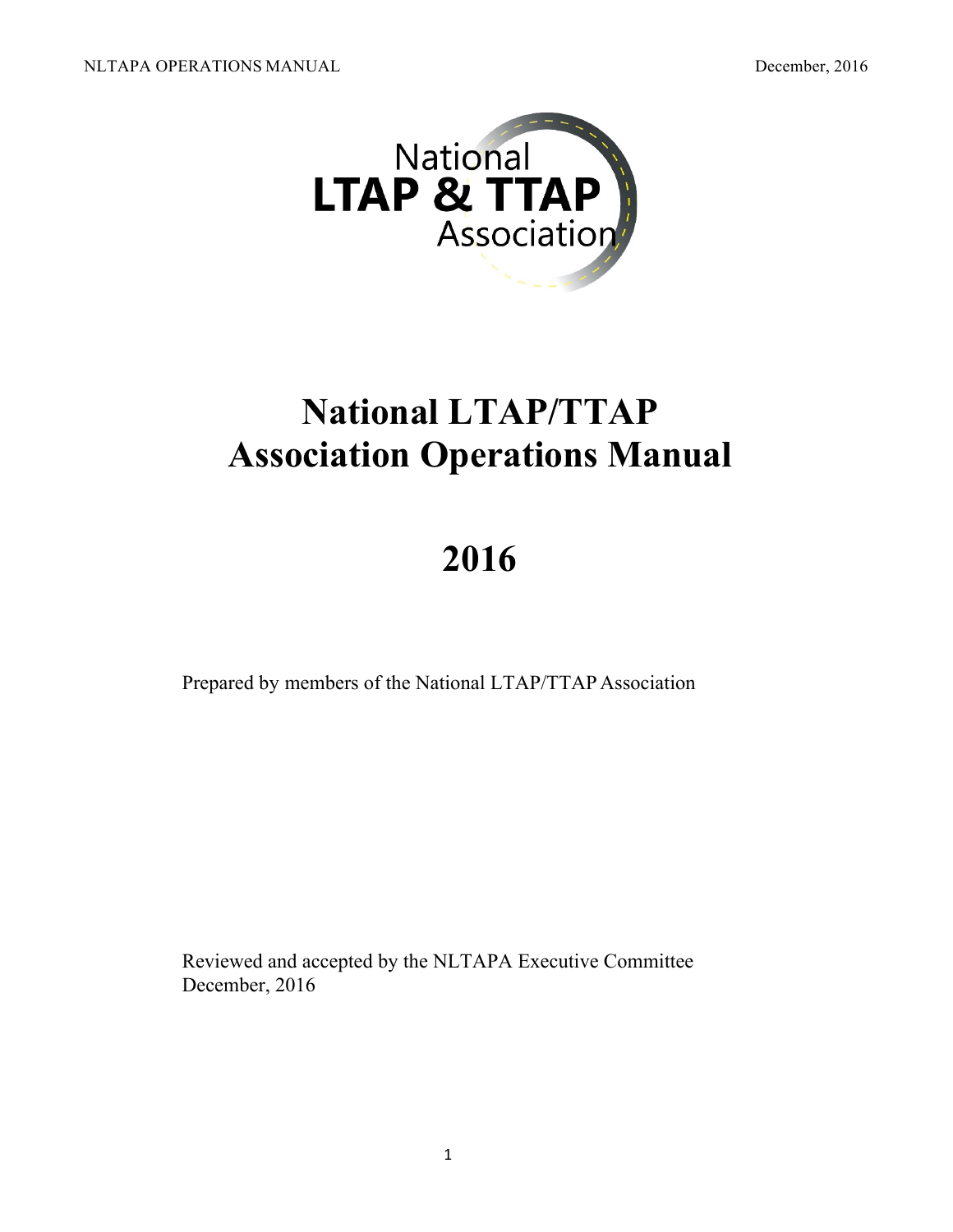## **Table of Contents**

| 1.  |    |
|-----|----|
| 2.  |    |
| 3.  |    |
|     |    |
|     |    |
| 5.  |    |
|     |    |
|     |    |
|     |    |
|     |    |
| 6.  |    |
|     |    |
|     |    |
|     |    |
| 7.  |    |
|     |    |
|     |    |
|     |    |
|     |    |
|     |    |
| 8.  |    |
|     |    |
|     |    |
|     |    |
|     | 12 |
|     |    |
|     |    |
| 9.  |    |
| 10. |    |
|     |    |
|     |    |
|     |    |
|     |    |
|     |    |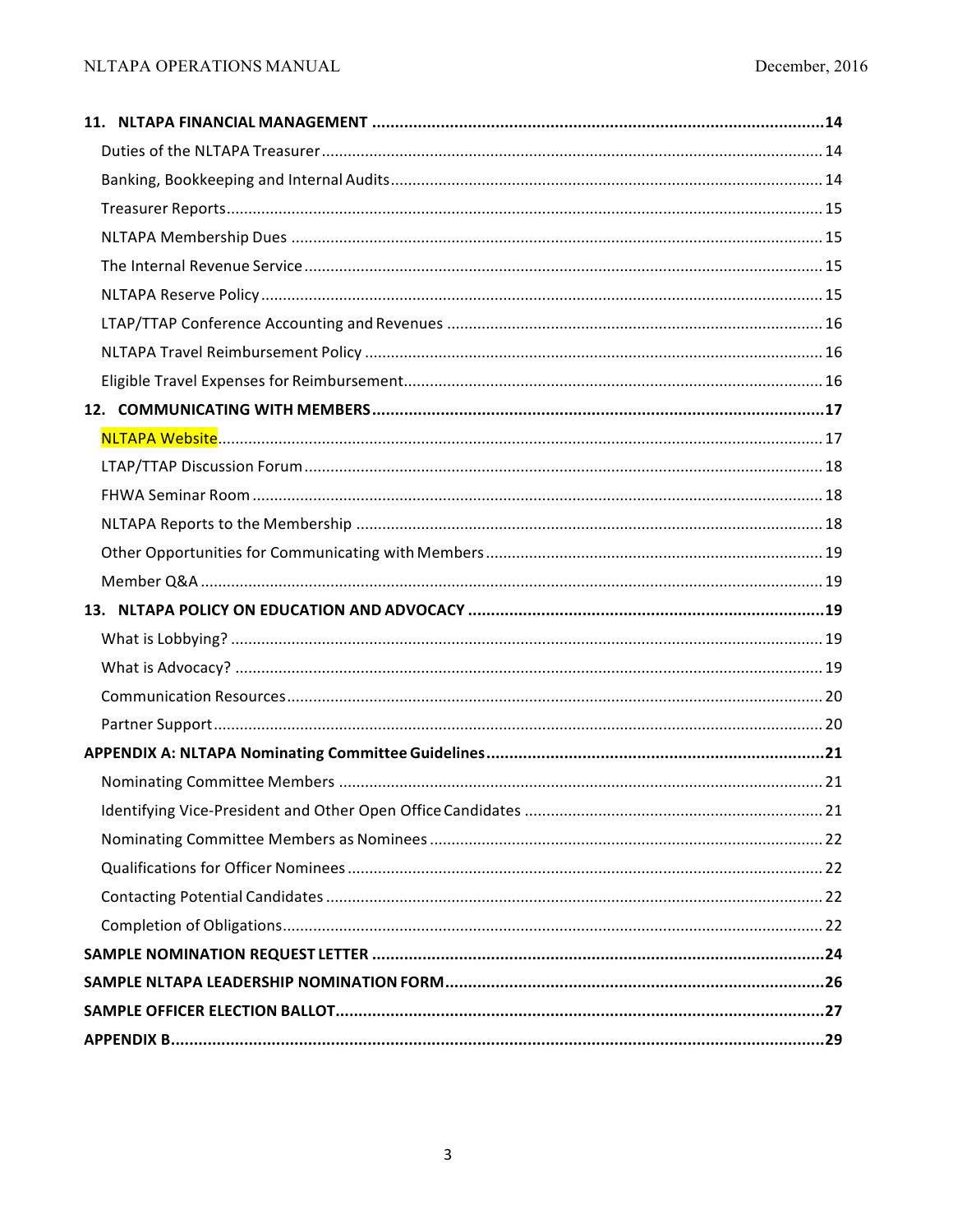#### **1. BACKGROUND**

The National LTAP/TTAP Association (NLTAPA) is an independent, not for profit, organization comprised of 58 LTAP and TTAP member centers in the US and its territories. The Association's main objectives are to build awareness about LTAP in the transportation community, assist FHWA with developing strategies for the Program, and build the capacity of each Center to best meet the needs of its customers. The NLTAPA member centers are represented by an Executive Committee (EC) composed of up to eight members from each of the eight geographical regions, and five officers – President, President-Elect, Vice-President, Treasurer and Secretary. The following document outlines the general duties and guidelines of the National Association. General questions and answers about NLTAPA can be found on the Association's Web site at NLTAPA.org.

#### **2. NLTAPA CONSTITUTION AND BYLAWS**

The Association is governed by its constitution and bylaws. It codifies the purpose of the Association and how it is organized and governed. The bylaws address Association activities, membership policies, voting procedures, meetings, election and duties of officers, and responsibilities of Executive Committee members and regional representatives. The complete Association bylaws are available on the NLTAPA.org website.

#### **3. PLANNING CALENDAR**

The Secretary, in consultation with the EC, maintains a planning calendar to help conduct the business of the Association. Dates include meetings of the EC, NLTAPA membership, NLTAPA partners, and dates of specific tasks to be completed for Association business (like choosing a nominating committee, deadlinefor ballots to members, etc.) The Association's annual planning calendar is available atNLTAPA.org.

#### **4. DUTIES OF OFFICERS AND REGIONAL REPRESENTATIVES**

#### **Duties of the NLTAPA Officers**

Definitions, terms of office, duties and removal of the NLTAPA officers are identified in the Association's bylaws, Article 4 *Officers*. Duties of the officers are summarized below.

#### *The President is responsible for:*

- Oversight of all NLTAPA business
- Chairing all meetings of the EC and the membership, and developing meeting agendas
- Fixing the hour and location of EC and membership meetings, including planning and holding an officers retreat within a few months of the summer businessmeeting
- Being the primary representative of NLTAPA to FHWA or external entities
- Preparing and presenting an annual report to the membership at the summer business meeting
- Soliciting input from the centers that are present on preparation of the next year's budget and work plan
- Selecting a minimum of 3 persons from the general membership to serve on the audit team
- Organizing the fall officers retreat and face-to-face EC meeting
- Familiarizing EC members with the NLTAPA Operations Manual and the LTAP-TTAP Roles and Responsibilities document at the fall officers retreat and coordinating a review of these documents with FHWA every five years
- Other duties as called for in the Association bylaws or as deemed necessary by the EC to achieve the purpose of NLTAPA

#### *The President-Elect is responsible for:*

- Chairing the LTAP/TTAP Conference Planning Work Group
- Serving as Parliamentarian (or delegating this task) at meetings of NLTAPA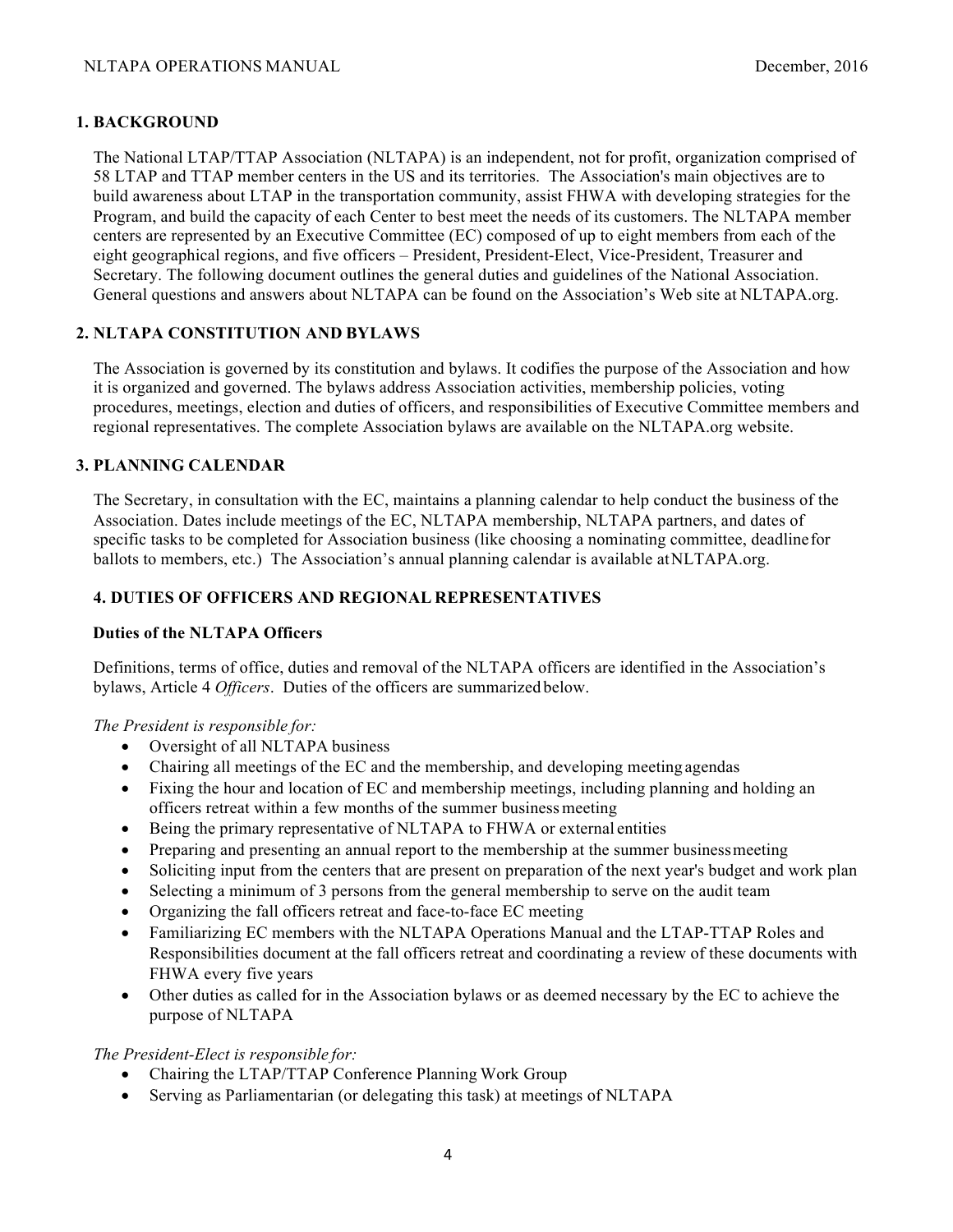- Being the primary representative of NLTAPA to FHWA's LTAP/TTAP Strategic Planning Committee and Clearinghouse Steering Committee
- Participating in the fall officers retreat

*The Vice-President is responsible for:*

- Preparing the NLTAPA annual budget and work plan for review at the December EC meeting
- Presenting the budget and work plan to the members at the winter business meeting
- Chairing the NLTAPA Partnership Work Group
- Participating in the fall officers retreat

*The Secretary is responsible for:*

- Ensuring that minutes of all EC and membership meetings are recorded, approved by the EC, and posted on the NLTAPA.org website
- Notifying the membership of posted minutes
- Administering election procedures, whether electronic, voice, or written ballots, and reporting the results of votes to the membership
- Maintaining a planning calendar in consultation with the NLTAPA EC
- Maintaining NLTAPA historical documents
- Participating in the fall officers retreat

*The Treasurer shall be the fiscal officer for the Association and is responsible for:*

- Invoicing membership for dues, providing instructions for payment, collecting dues, maintaining custody of the funds of NLTAPA, and disbursing funds at the direction of theEC
- Maintaining a current list of NLTAPA member centers
- Preparing and submitting monthly written financial reports to the EC and an annual financial report to the membership at the annual summer business meeting
- Presenting the books and any supporting documentation and receipts needed to complete the audit review
- Completing all required filings with the Internal Revenue Service to maintain the Association's notfor-profit status
- Reporting on May 1 each year to the EC the names of any members in arrears
- Maintaining all fiscal and financial records for NLTAPA and shall forward complete records to the succeeding Treasurer
- Participating in the fall officers retreat
- The Treasurer will nominate, to the EC, a Vice-Treasurer to assist with the annual summer conference financial responsibilities as enumerated in Appendix B. The Vice-Treasurer shall be the second signatory on NLTAPA accounts on behalf of the association, along with the primary signatory, the Treasurer. The Vice-Treasurer will be formally approved by vote of the EC.

Further details on the NLTAPA Financial Management policy are included in section 11 of thismanual.

*The Past-President is responsible for:*

- Participating in the fall officers retreat, as requested
- Chairing the officer nominating committee appointed by the President
- Serving as a mentor for EC members and officers, as requested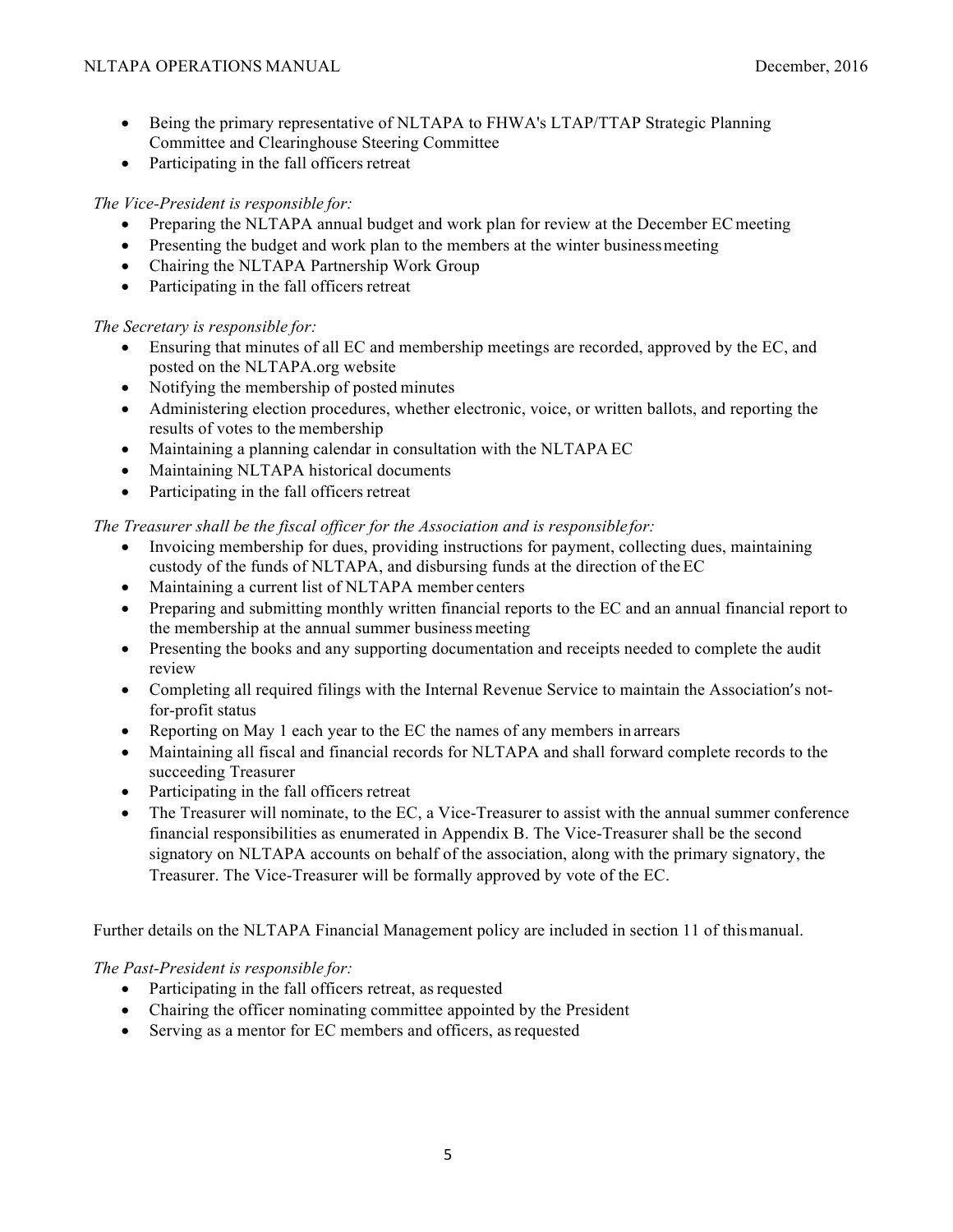#### **Duties of Regional Representatives**

The process for election, terms of office and removal of regional representatives is addressed in the Association's bylaws, Article 5 *Regional Representatives*. Duties of the regional representatives are summarized below.

*Each regional representative is responsible for:*

- Being an active participant on the EC
- Chairing an NLTAPA work group if one is assigned
- Being prepared to participate in meetings and conference calls (or designating a proxy in writing to the Secretary)
- Communicating with his or her region about NLTAPA business
- Setting a regional meeting date that does not conflict with other LTAP/TTAP regional meetings or national meetings of partners, and informing the EC and FHWA program managers of the regional meeting date as soon as it is decided
- Presenting an NLTAPA update at his or her regional meeting
- Preparing regional highlights for the annual report to be submitted to the Communications Work Group
- Regularly updating his or her regional and work group pages on the NLTAPA.org web site

#### **5. NOMINATION AND ELECTION PROCESS Regional Representatives**

Regions shall select an individual directly responsible for center operations at one of its active member centers to represent the Region on the NLTAPA EC. The process for selecting regional representatives shall be defined by each Region by mutual agreement. Regional representatives shall serve on the EC for a term of three years, beginning and ending at the close of the annual summer business meeting ofNLTAPA.

#### **Appointed Officers**

The positions of Secretary, Treasurer and Vice-Treasurer are appointed by the ExecutiveCommittee.

#### **Elected Officers**

Article 7 of the bylaws addresses the election of NLTAPA officers and the formation and guidelines for the Nominating Committee. Each LTAP/TTAP member center in good standing is entitled to submit one ballot. Ballots are only considered valid for centers that have paid their annual membership dues *prior* tovoting.

#### **Duties of the Nominating Committee**

The President of NLTAPA shall with advice from the EC, appoint a Nominating Committee each year by January 1. The NLTAPA Past-President shall chair the Nominating Committee. The EC shall create procedural guidelines for the Nominating Committee with advice from the membership. Detailed "*Nominating Committee Guidelines*" including a sample nomination form and ballot are provided in Appendix A of this document, and posted on the NLTAPA.org website. Duties of the members of the Nominating Committee are include in Section 7 of the bylaws, summarized below.

*Members of the Nominating Committee are responsible for:*

- Serving on the Nominating Committee for one year
- Soliciting nominations for Vice-President or other vacant officer positions using an open and unbiased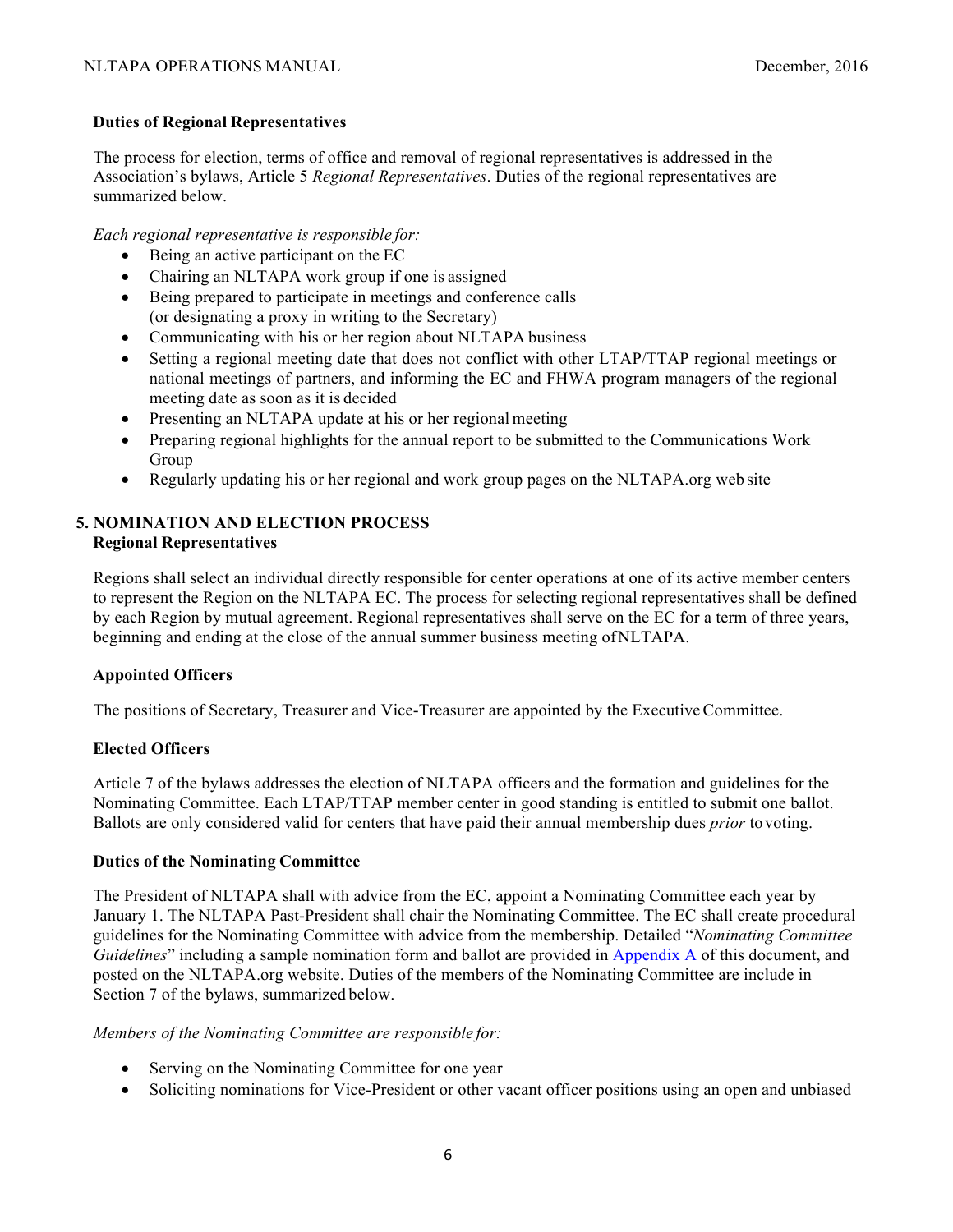process

- Informing nominees of their prospective nomination, providing a list of duties and expected time commitment for each officer level they will serve, and obtaining permission from each nominee to be placed in consideration
- Gathering sufficient information about each candidate to ensure the membership is able to make an informed choice
- Establishing a slate of candidates for all open officer positions, including qualifications, and presenting it to the EC by April 1
- Distributing final slate of candidates and qualifications to NLTAPA member centers by June 1
- Providing a final report summarizing the Nominating Committees activities to the NLTAPA President and EC prior to the summer business meeting

Additional Nominating Committee responsibilities:

- On June 1, or the first business day thereafter if June 1 is not a business day: the NLTAPA Secretary electronically distributes the ballots with voting instructions with a closing date on or before June 30. Write-in candidates are accepted
- The NLTAPA Secretary informs the EC, the Nominating Committee, and the membership, of the outcome within two days of the close of voting
- New officers are installed at the close of the Association business meeting at the summer LTAP/TTAP Conference

#### **6. ORIENTATION OF NEW EXECUTIVE COMMITTEE MEMBERS Orientation Resources**

The NLTAPA EC maintains an *Orientation Guide for NLTAPA Executive Committee Members* that outlines the roles of new EC members, the mentor program, expectations as regional representatives and work group chairs, and provides a sample welcome letter to new EC members. This NLTAPA Operations Manual, FHWA's Roles & Responsibilities document, and the History of NLTAPA are key resources required to be reviewed by all new EC members. Information on the orientation program is available for download on the Professional Development Work Group webpage of the NLTAPA.org web site.

#### **New Officer Orientation**

NLTAPA hosts a face-to-face officers retreat held a month or two after the installation of new officers at the Association's summer business meeting. Retreat attendees include current officers and invited guests. In order to maintain continuity of leadership, the purpose of the retreat is to provide an overview of the operations of the Association, receive guidance from the Past-President, and review items currently being considered by the Association. Following the officers retreat, at the fall EC meeting, the President will remind the EC of the available resources in this Operations Manual and FHWA's LTAP/TTAP Roles and Responsibilities document. The EC will formally review and update this Operations Manual at the fall meeting every 5 years or sooner as necessary.

#### **New Regional Representative Orientation**

As part of the Orientation Program, the President assigns a mentor to each new EC member. Regional representatives are required to review the aforementioned orientation materials and discuss any questions with his or her mentor. The fall face-to face EC meeting is a prime opportunity to resolve any remaining uncertainties about the Association and its processes.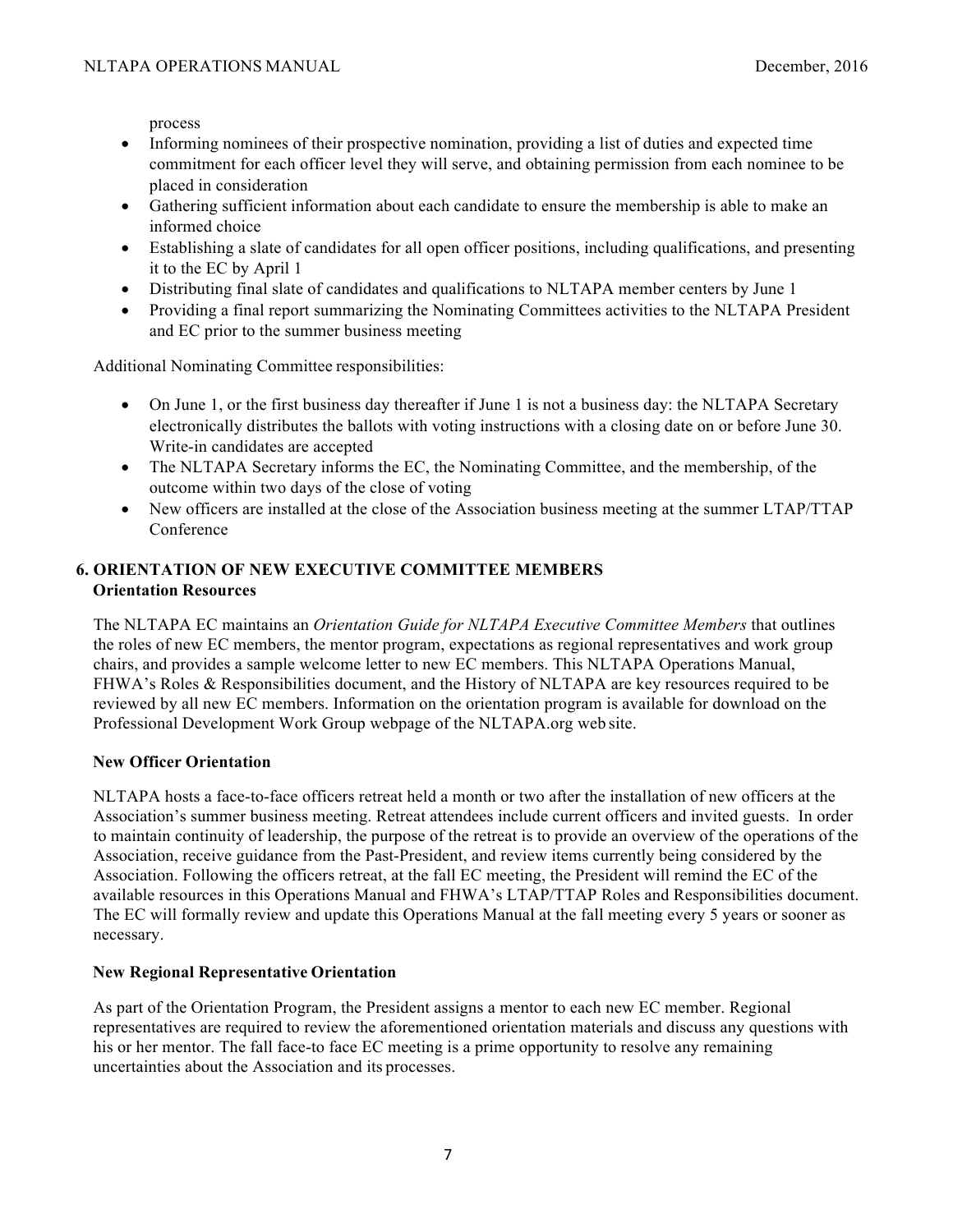#### **7. NLTAPA WORK GROUPS**

The main objectives of the Association are to build awareness about LTAP/TTAP in the transportation community, assist FHWA with developing strategies for the Program, and build the capacity of each Center to best meet the needs of its customers.

#### **Work Group Management**

The Association manages five work groups:

- **Communications**: Encompasses both internal and external communication efforts; and ensures collaboration between NLTAPA and centers, strong communications amongst the member centers of the Association, and represents centers to FHWA, our external partners, elected officials, other national associations and the transportation community. The Communications Work Group manages the NLTAPA website as a key marketing and communications tool for the Association.
- **Partnerships**: Develops, nurtures, and evaluates national and international NLTAPA business partnerships that benefit member centers.
- **Training Resources**: Identifies LTAP/TTAP training needs, current available resources, opportunities for new products, development strategies, and funding sources for newproducts.
- **Safety**: The Safety Work Group operates as a joint program with FHWA (see NLTAPA/FHWA Joint Programs). Helps centers implement training and safety initiatives to reduce the risk of roadway fatalities and serious injuries across the country; and provides centers with the resources to take their skills beyond the scope of their current safety program.
- **Professional Development**: The Professional Development Work Group operates as a joint program with FHWA (see NLTAPA/FHWA Joint Programs). Provides services and resources to improve the knowledge, skills, and abilities of LTAP/TTAP center leaders and staff.

These work groups, with members from NLTAPA elected representatives, the general membership, and FHWA, produce most of the Association's tangible results.

#### **NLTAPA/FHWA Joint Programs**

Two of the NLTAPA work groups work alongside FHWA in coordinated program efforts. These are the *Joint Safety Program* and the *Joint Professional Development Program.* Each joint program is led by a *Joint Leadership Team* consisting of representatives from NLTAPA and FHWA. NLTAPA has at least two members from the respective NLTAPA work groups participate on each Joint LeadershipTeam.

#### **Joint Safety Program**

The Joint Safety Program works to establish the LTAP/TTAP Program as a leader in road safety, both nationally and within each State. Joint Safety Program members work closely with FHWA and other associations in a cooperative effort to spearhead transportation safety initiatives, to improve local road safety culture, and to provide tools and resources to centers. By strategically focusing our safety efforts, we bring greater alignment to our work and ensure we use our resources in an efficient and effective way.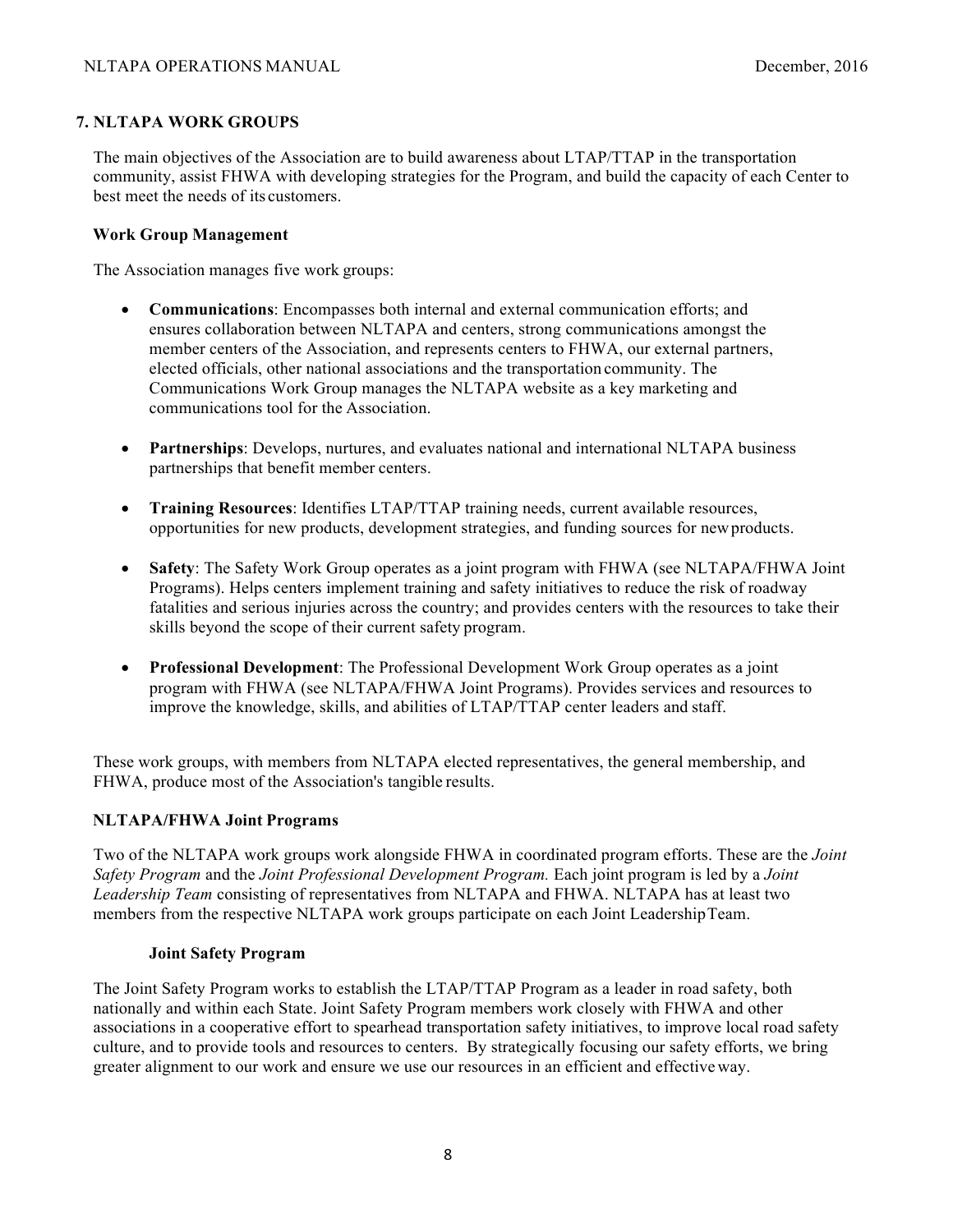#### **Joint Professional Development Program**

NLTAPA and FHWA work together to provide briefing, orientation, and other services to improve the knowledge, skills, and abilities of LTAP/TTAP center leaders and staff through a coordinated professional development program. The goal of the LTAP/TTAP Joint Professional Development Program is to enhance operational knowledge by creating an environment of continuous, coordinated, and comprehensive support and training. The Joint Professional Development Leadership Team maintains an informational *Joint Professional Development Program* document that outlines expected outcomes, goals, projects and responsibilities of each managing partner.

The Joint Professional Development Program also administers NLTAPA's Awards Program. The *National Program Achievement Award* is presented by NLTAPA to an individual (or individuals) in recognition of their dedication, leadership, and effectiveness in promoting the goals and purposes of the national Local and Tribal Technical Assistance Programs. Nominations are solicited from the membership annually.

The respective NLTAPA work groups share the responsibilities of implementing the NLTAPA/FHWA Joint Programs. The NLTAPA EC and FHWA Program leadership monitor the joint programs for ongoing success. NLTAPA and FHWA can create, modify, or end these joint programs at any time by mutual agreement.

#### **Work Group Charters, Missions and Business Plans**

Charters, missions and business plans are developed for each NLTAPA work group by NLTAPA, except for Safety and Professional Development, which are developed by their respective joint leadership teams. The plans are reviewed and change annually in connection with developing each work group's budget, and are presented to the general membership for approval at the winter business meeting. Updated copies of each work group's business plan can be found at their respective NLTAPA.org web pages.

#### **Selecting a Work Group Chair**

Each NLTAPA work group, with consultation from the EC, selects a chair or co-chairs. It is recommended that the chairperson or one of the co-chairs be a regional representative currently on the EC in order to provide continuity with national goals and efforts and to reduce travel costs to attend face-to-face meetings.

#### **Reporting on Activities**

Work groups post their activities, scheduled meetings, and minutes online at the work group's webpage and through reports at the winter and summer NLTAPA business meetings. Annually, each work group is requested to submit a brief summary highlighting the group's activities in the previous year to be included in the NLTAPA Annual Report. Work groups also report at monthly EC meetings and conference calls open to the general membership.

#### **8. PARTNERSHIP AND AFFILIATE MANAGEMENT NLTAPA Guidelines for Partnering**

Partnering activities allow NLTAPA to leverage resources among organizations with similar goals and objectives. Entering into a partnership agreement is for the benefit of the members of both organizations and those benefits are spelled out in each respective agreement.

Currently, NLTAPA maintains four national level formal partnerships with the American Association of State Highway and Transportation Officials (AASHTO), the American Public Works Association(APWA), the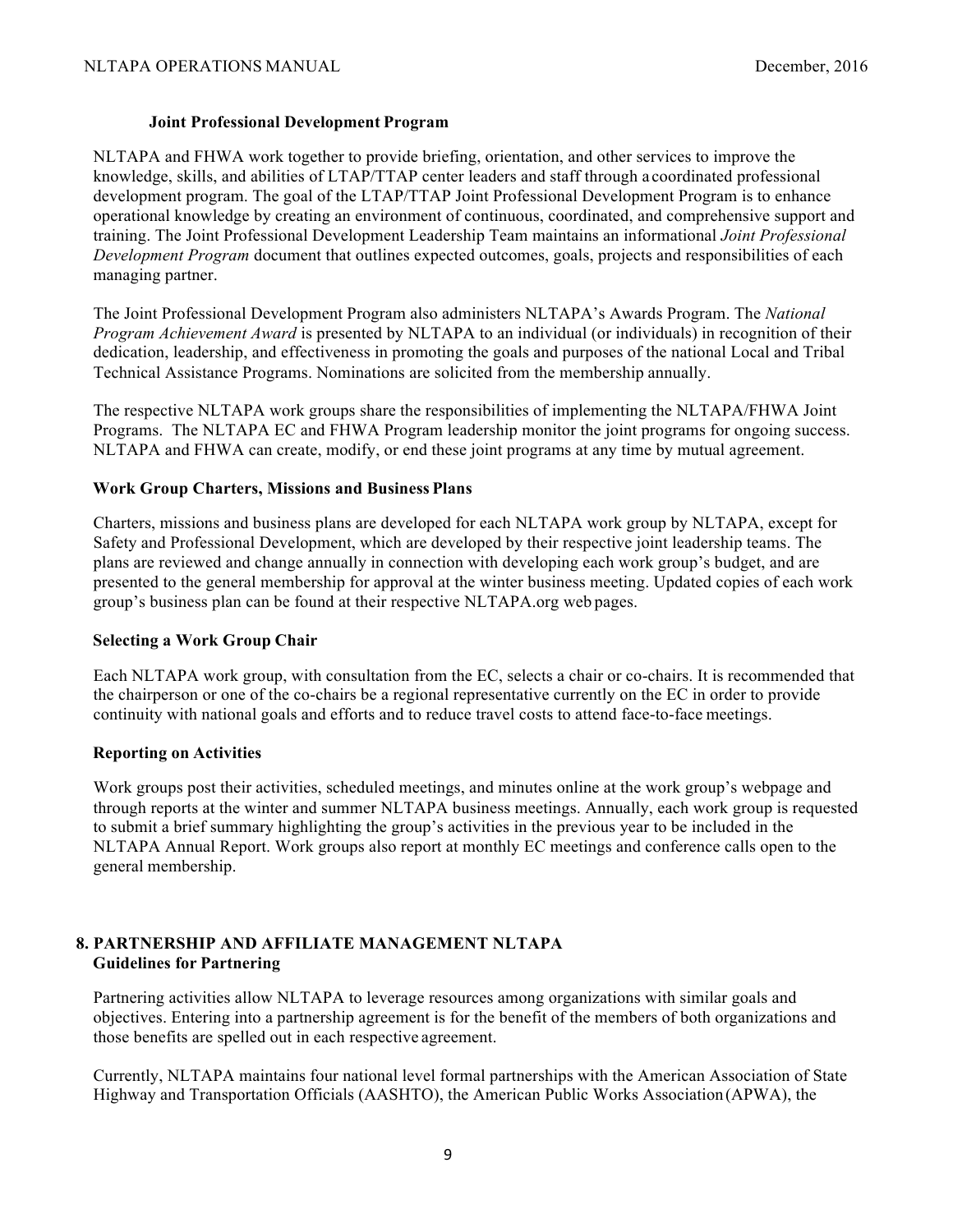National Transportation Training Directors (NTTD), and the National Association of County Engineers (NACE). Details on each national level partnership agreement are available under "Partnering" on the NLTAPA.org website.

Partnering agreements with NLTAPA are created through an established process. Before entering into a partnership agreement, a number of items need to be explained to the possible partner:

- LTAP/TTAP centers at the national or local level cannot endorse one organization over another.
- LTAP/TTAP centers provide assistance and training to local agencies and transportation agencies and cannot promote any specific product or process.
- Each LTAP/TTAP center operates as an independent center and a partnership with one center is not an inclusive agreement with the National LTAP/TTAP Association (NLTAPA).
- A partnership with the NLTAPA should only be entered with organizations that have a national influence and will benefit a significant number of centers.
- It shall be understood that centers are independent organizations. All centers are not required to endorse or support all partnership agreements, either local or national agreements.
- Entering into a partnership agreement is for the benefit of the members of both organizations and those benefits must be clearly defined in the partnering agreement.

In developing a partnership agreement, each organization should:

- Have a list of goals, stating objectives of the agreement and how each partner members benefit.
- Include the action items, responsible person, and guidelines for frequency of contact, activities to pursue, etc.
- Establish a liaison between the two organizations. The liaisons should communicate on a regular basis and meet when possible to discuss mutual issues of concern and opportunities for partnering in training, technical assistance or other area of mutual benefit. Each liaison should report regularly to their respective executive committees, boards or officers.
- Realize that some organizations will change directors or management on an annual basis. Partnership agreements with such organizations will need to address those changes if these individuals are named in the agreement.
- Establish a frequency that the agreement will be reviewed by both parties, ensuring that the needs of each are being met.

Partnership agreement documents should be developed in the following format:

- Identify the partner organization and NLTAPA; and identify their missions.
- Identify the liaison by position, title or name.
- Establish guidance as to when the liaisons will meet and the authority of those liaisons (i.e., conferences, annual meeting, and committee meeting).
- Identify when the agreement needs to be reviewed and updated.
- Signature line for both parties.
- Cover letter should only be one page and should be general in nature.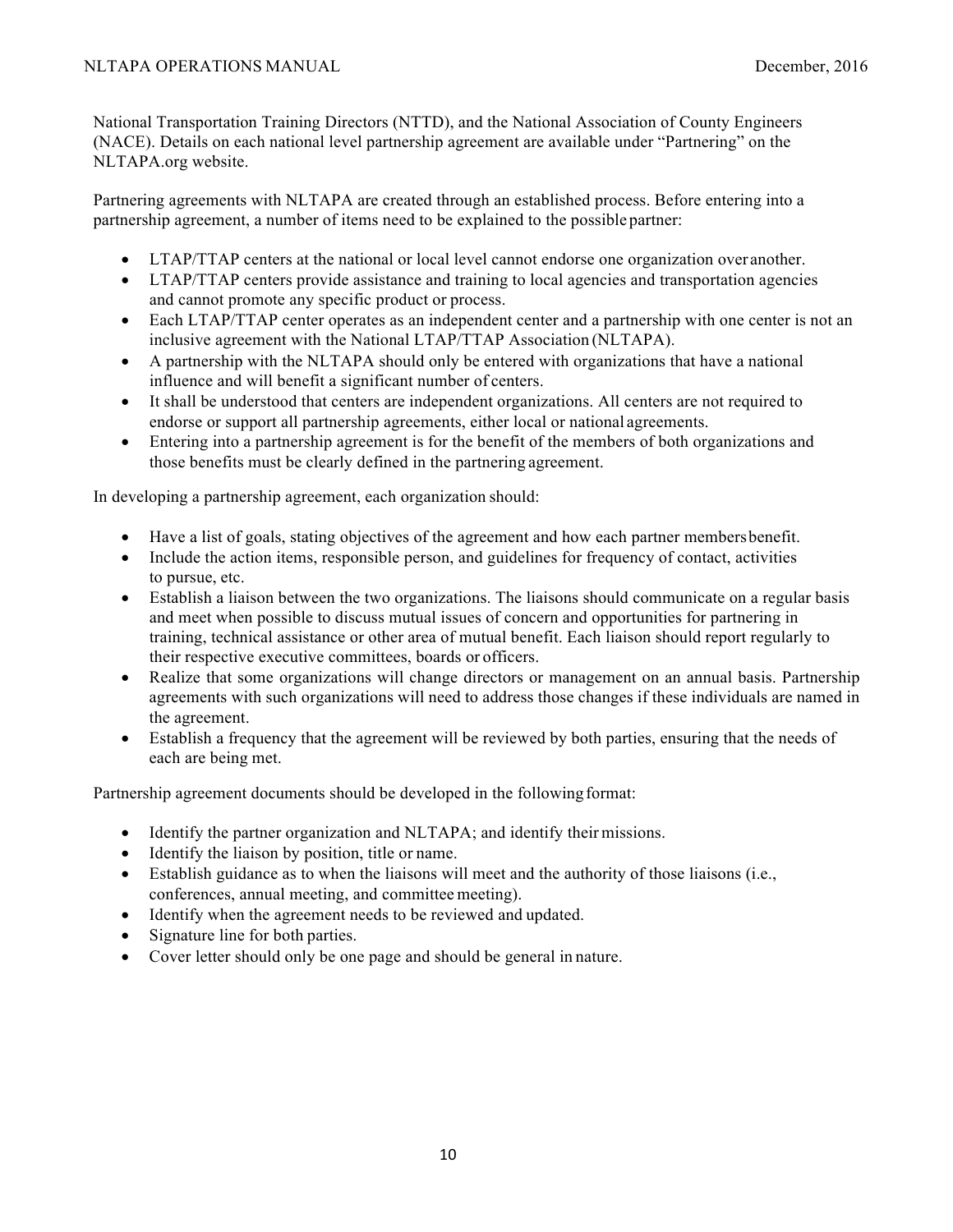#### **Internal Partnership Process**

The following process for development of new partnerships is managed by the Partnerships WorkGroup.

**Step 1** - Discovery - Investigate current relationships individual Centers have with potential national partners.

**Step 2** - Assessment – Review center replies to requests for more information and assess areas of potential interaction between the two Associations.

**Step 3** - Prepare NLTAPA Statement of Expectations.

**Step 4** - Review Statement of Expectations from potential partner.

**Step 5** - Keep centers informed of the development status and progress of the proposed partnership and measure the extent of center support prior to entering into formal negotiations.

**Step 6** - Assess partnership potential and areas of interest/agreement. With feedback from the Partnerships Work Group chairperson, the NLTAPA EC makes a determination as to whether or not to recommend formalization of an agreement.

**Step 7** - Submit final version of NLTAPA's Statement of Expectation and proposed Partnership Agreement to the potential partner.

**Step 8** – Formalize and sign agreement with both parties once all the details are agreed upon.

#### **NLTAPA Partnership Liaison Guidelines**

The following are guidelines provided for each of the partnership liaisons.

Strategic partnerships between NLTAPA and other agencies and organizations help to ensure and maintain a strong and viable LTAP/TTAP Program. The relationships created through partnering must benefit the entire LTAP/TTAP community and all partnering organizations. Partnership liaisons fulfill a vital role in building and maintaining healthy, mutually beneficial relationships with partners; they are the point of contact between the NLTAPA EC, the LTAP/TTAP Community, and the partner.

To help liaisons fulfill the many obligations and expectations of their positions, the following guidelines have been developed.

- By January 1, the liaison submits all requests for time and/or space at the summer conference. Liaisons should encourage partners to attend and be actively involved in sessions at the LTAP/TTAP Conference and summer business meeting.
- By June 1 of each year the liaison provides a written report to the chair of the Partnerships Work Group. The report outlines activities that have been completed in that year, and lists activities planned for the coming year.
- Each liaison is asked to give a short overview of the written report that was submitted to the Partnerships Work Group at the summer conference.
- The liaison provides the EC with requests for consideration prior to the fall face-to-face EC meeting.
- Liaisons should encourage partners to attend and be actively involved in the winter businessmeeting.
- In the event NLTAPA or the LTAP/TTAP community needs assistance or information about a partnership, the liaison may need to attend one of the monthly NLTAPA conference calls and/or write a short article that can be published.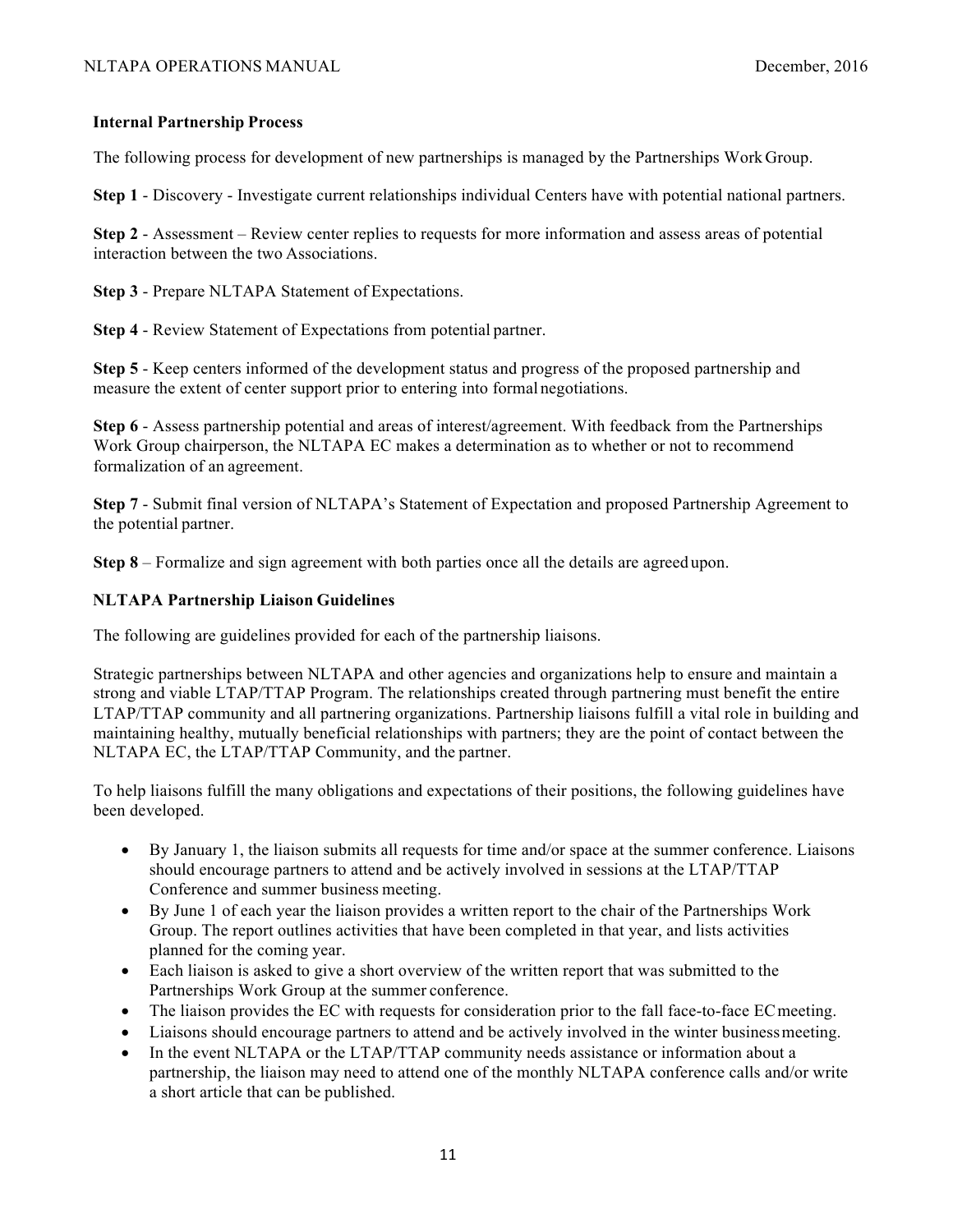- Each liaison meets with the partner at least once a year to review tasks and activities from the previous year and to plan mutually beneficial tasks and activities for the coming year. The purpose of the meeting is to maintain mutual satisfaction with the partnership arrangement.
- If the partner holds an annual conference for their organization the liaison should be actively involved. Involvement can include presenting at the conference, meeting with the governing board, or similar activity at their conference. These activities should be included in the annual report to the Partnerships Work Group. With prior approval, NLTAPA can assist with travel costs associated with liaison participation.
- Liaisons need to ensure the involvement of other LTAP/TTAP centers in partner annual meetings and/or other activities included in the annual report.

#### **Ending a Partnership**

Both parties in an agreement should continually review the overall benefit of the relationship for their members. If either partner desires to end a current partnering agreement, the Partnerships Work Group chairperson should make every effort to correct the deficiencies with the partner organization. If an updated partner agreement cannot be agreed upon, a majority vote of the NLTAPA EC can dissolve the formal relationship. The NLTAPA President will then send a formal letter of dissolution to the partnershipcontact.

#### **Working with FHWA as a Partner**

Members of NLTAPA and the EC work closely with the FHWA LTAP/TTAP Program managers, as well as with many divisions of FHWA. NLTAPA works in concert with FHWA to help guide the overall program. FHWA provides national Program management and leadership, direct services, support and stewardship for LTAP/TTAP, including assistance for national NLTAPA activities, annual conferences and meetings. The Association is represented on FHWA's Strategic Planning Committee, which provides feedback on the strategic direction of the Program and reviews reporting tools; as well as FHWA's Clearinghouse Steering Committee, which helps to recommend LTAP/TTAP Clearinghouse services. These connections help the Association leverage available resources and more efficiently respond to Center needs.

The FHWA also funds the LTAP/TTAP Clearinghouse that provides support services for LTAP/TTAP Centers, primarily in the form of Program marketing and Program/Center communications. Clearinghouse staff participates in EC meetings and work group conference calls. More information on their program support and the Clearinghouse is available online at LTAP.org.

#### **Affiliate Members**

The Association bylaws have a mechanism for creating affiliate members in Section 3.1.3, *Affiliate Members*. Affiliates would be organizations with which NLTAPA could collaborate on specific programs or products but not make an official partner. Affiliate Members are not able to vote in NLTAPA elections or hold elected office in the Association. If necessary, the EC may develop criteria for affiliate membership; however, NLTAPA currently has no affiliates.

#### **9. TAP/TTAP CONFERENCE PLANNING AND MANAGEMENT**

NLTAPA manages an annual summer LTAP/TTAP Conference open to national and international participants. This conference is designed to enhance communications among centers and stakeholders, develop center staff competencies, advance technology transfer and technical assistance, and to report on matters of interest to NLTAPA members.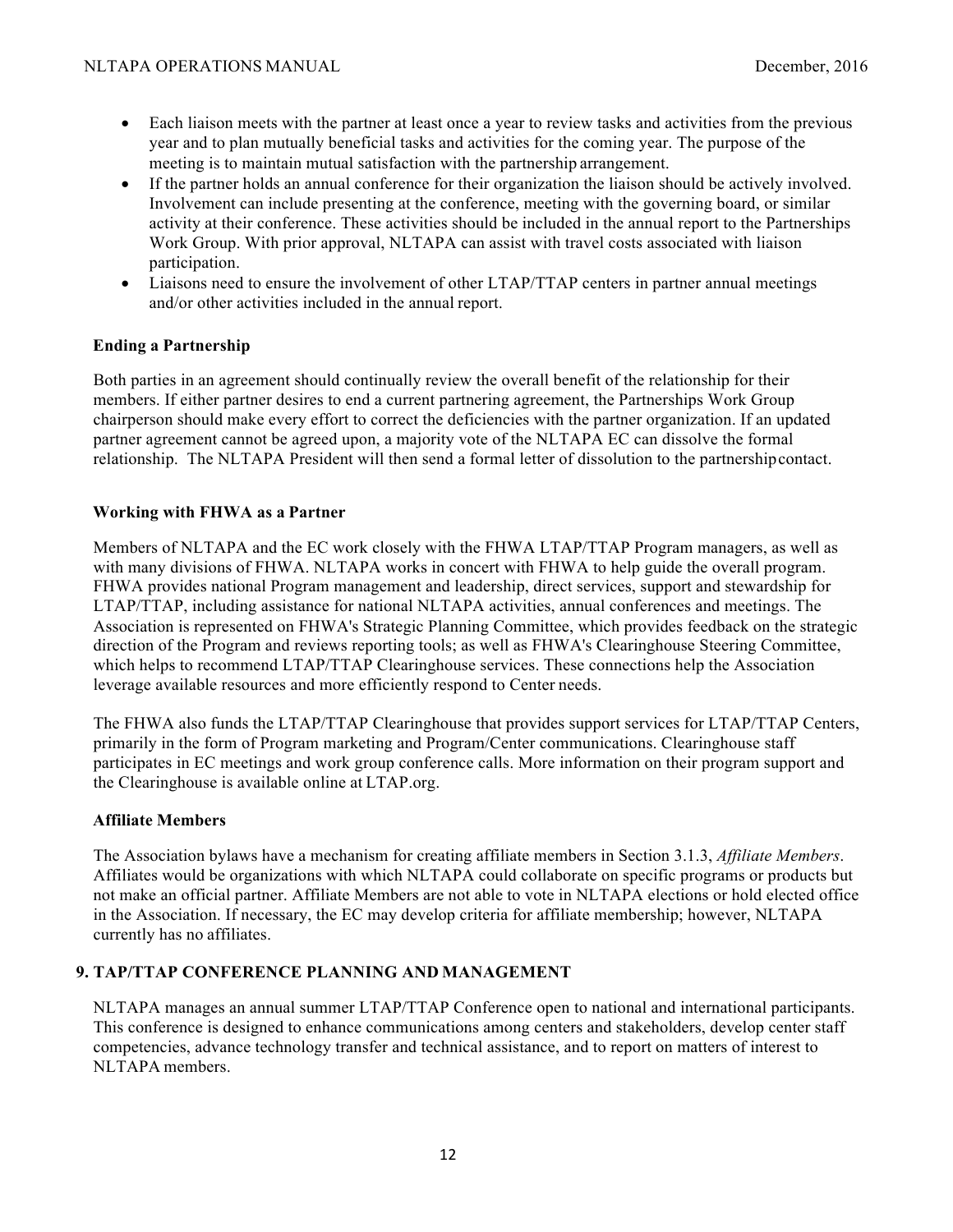Any Center, group of Centers, Region, or group of Regions can submit a proposal to host the annual conference in any year. The host is selected by the NLTAPA EC. The NLTAPA President-Elect serves as the chairperson of the Conference Planning Work Group and has responsibility for managing the budget, contracts, conference registration website; and for ensuring that the conference program meets the needs of the national membership. Conference Planning Work Group membership is determined by the NLTAPA President-Elect and may include NLTAPA ex-officio members.

A separate comprehensive *Conference Planning Guide* addresses conference finances, hosting responsibilities, sponsors, work group requirements, planning tools, and historical data. This guide is available for download on the NLTAPA.org website. The Conference Planning Work Group chairperson is responsible for making recommendations to the EC for updates to the guide.

#### **10. NLTAPA MEETING PLANNING**

#### **Association Winter Business Meeting**

NLTAPA holds at least two face to face business meetings annually. One is a winter business meeting conducted in January. In recent years, the winter business meeting has been held in conjunction with the TRB Annual Meeting in Washington D.C. If held in the Washington D.C. area, the FHWA reserves the meeting room(s) in consultation with the NLTAPA President. NLTAPA is responsible for arranging and paying for catering, and any additional A/V equipment not provided with the business meeting rooms. The NLTAPA President develops the meeting agenda in consultation with the EC and FHWA.

#### **Association Summer Business Meeting**

The NLTAPA summer business meeting is held in conjunction with the annual LTAP/TTAP Conference. There are two sessions of the general membership meeting and an EC meeting held during the annual conference. The NLTAPA President prepares the agenda for the EC and business meetings; and must communicate any needs (times, room capacity, catering, etc.) to the Conference Planning chairperson atleast 60 days prior to the start of the conference. The Conference Planning Work Group develops the agenda for the LTAP/TTAP Conference.

#### **Regional LTAP/TTAP Meetings**

NLTAPA is represented by eight geographical regions. It is recommended that each region hold an annual meeting. It is suggested that the regional meetings be completed in the spring before the annual summer conference. Each region will attempt to select a meeting date that does not conflict with other LTAP/TTAP regional meetings or national meetings of partners. Each region is asked to inform the EC and FHWA of their chosen regional meeting date as soon as it is decided and have it added to the planning calendar.

#### **EC Meetings and Conference Calls**

The NLTAPA President coordinates additional EC meetings throughout the year, including a face-to-face fall EC meeting and officers retreat, and monthly conference calls. The FHWA seminar room is available to schedule for web and teleconference use via the Clearinghouse. The NLTAPA.org website is used to post upcoming business and EC meetings, agendas, and minutes.

All EC meetings and conference calls are open to NLTAPA members and our partners.

There may be instances where matters of a highly personal or sensitive nature may need to be brought to the attention of the EC. Any participating member of an EC meeting can ask that a discussion be temporarily tabled. When this request arises, the topic will be tabled immediately and the NLTAPA President will be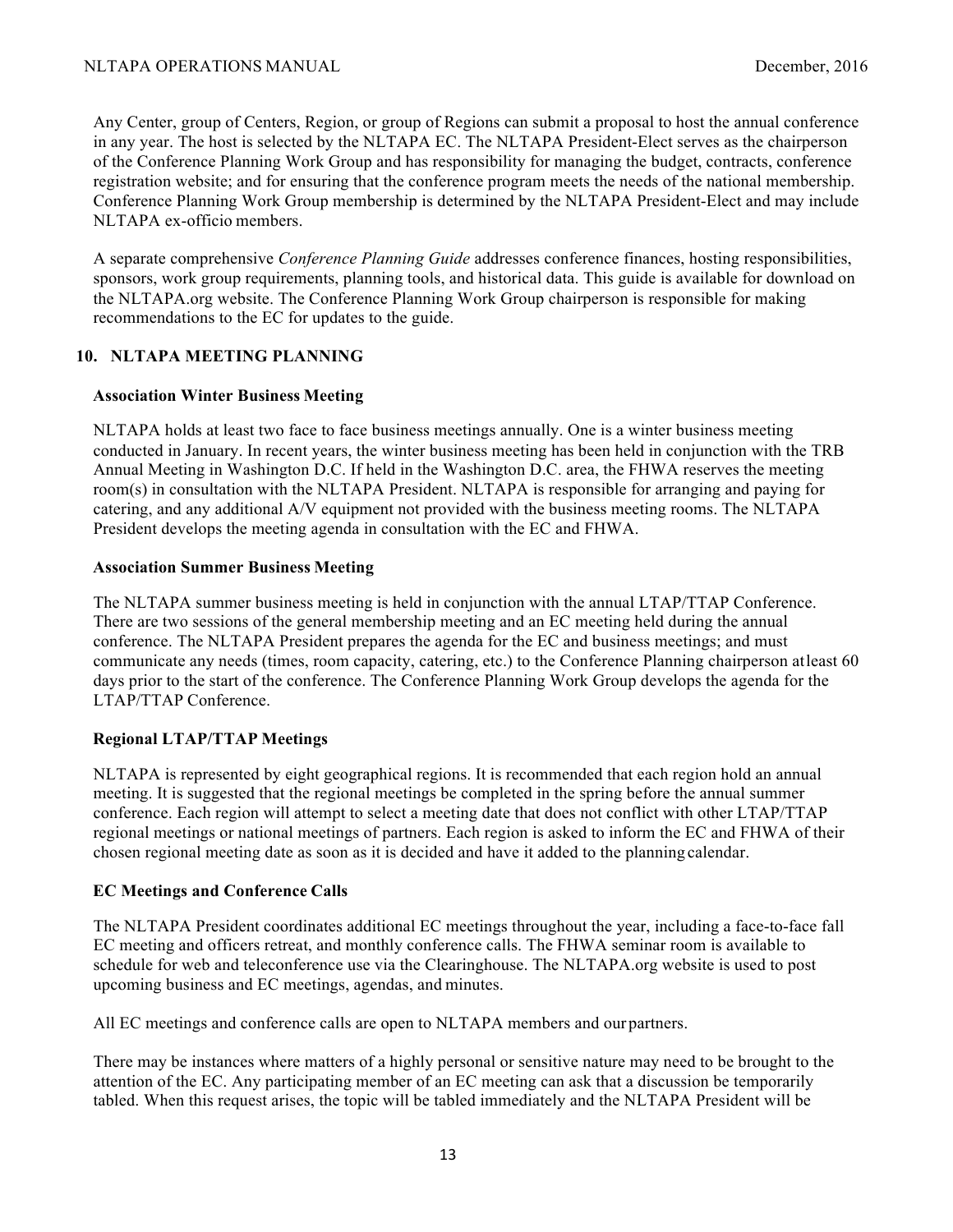privately made aware of the details of the situation. The President will update the EC on a future meeting, or in executive session if necessary, to address the tabled discussion. If there is a call for executive session, this meeting will be held exclusively for NLTAPA officers and EC members; and minutes will not bekept.

#### **Work Group Meetings and Conference Calls**

NLTAPA Work Group chairpersons schedule monthly or bi-monthly conference calls with their work group members. The FHWA seminar room is available to schedule for web and teleconference use via the Clearinghouse. The NLTAPA.org website is used to post upcoming work group meetings, agendas, and minutes. All work group meetings should be added to the NLTAPA planning calendar.

#### **11. NLTAPA FINANCIAL MANAGEMENT Duties of the NLTAPA Treasurer**

The duties of Treasurer are outlined in the NLTAPA bylaws, Section 4.7. The Treasurer is appointed by the NLTAPA EC, and serves at their will, without any fixed term orterm-limit.

The Treasurer is the fiscal officer of NLTAPA. The primary responsibilities of the Treasurer areto:

- Maintain Association funds and financial records
- Handle Association financial transactions, including collection of annual dues
- Report to the membership and timely filing of required tax returns

#### **Banking, Bookkeeping and Internal Audits**

The NLTAPA Treasurer maintains the books for the organization. The books are open to the membership for review at any time upon request. NLTAPA funds are currently held at US Bank. There are four accounts:

- Operations Checking
- Operations Reserve
- Conference Checking
- Conference Reserve

The Association may invest 1/5 of the Operations and Conference reserves on an annual basis in a five year certificate of deposit (CD). The CD investments are made on an annual basis upon recommendation from the Treasurer as to where the Association may obtain the best interest rate, with concurrence from theEC.

Current CDs are held at:

• Opened 2013: Community Bank, Frazeysburg,  $OH - 1/5$  of Operations and Conference reserves

The Treasurer and the Vice-Treasurer, as appointed, have sole signature authority on all accounts. The Treasurer also holds a VISA debit card with access to the Operations Checking account. The Vice-Treasurer holds a VISA debit card with access to the Conference Checking account. The Treasurer will be the sole designee to deal with the Association's financial transactions, within their scope of authority as outlined in the bylaws. The Vice-Treasurer who is also a signatory on all accounts is such for the purpose of providing emergency coverage in the event the Treasurer becomes incapacitated or unavailable for an extended period of time which would impact NLTAPA operations. The Vice-Treasurer has the ability to view all accounts online at any time.

An audit of the Association's accounts shall be conducted annually on a rolling basis and reported on at the summer business meeting. The NLTAPA President will request a minimum of three volunteers from the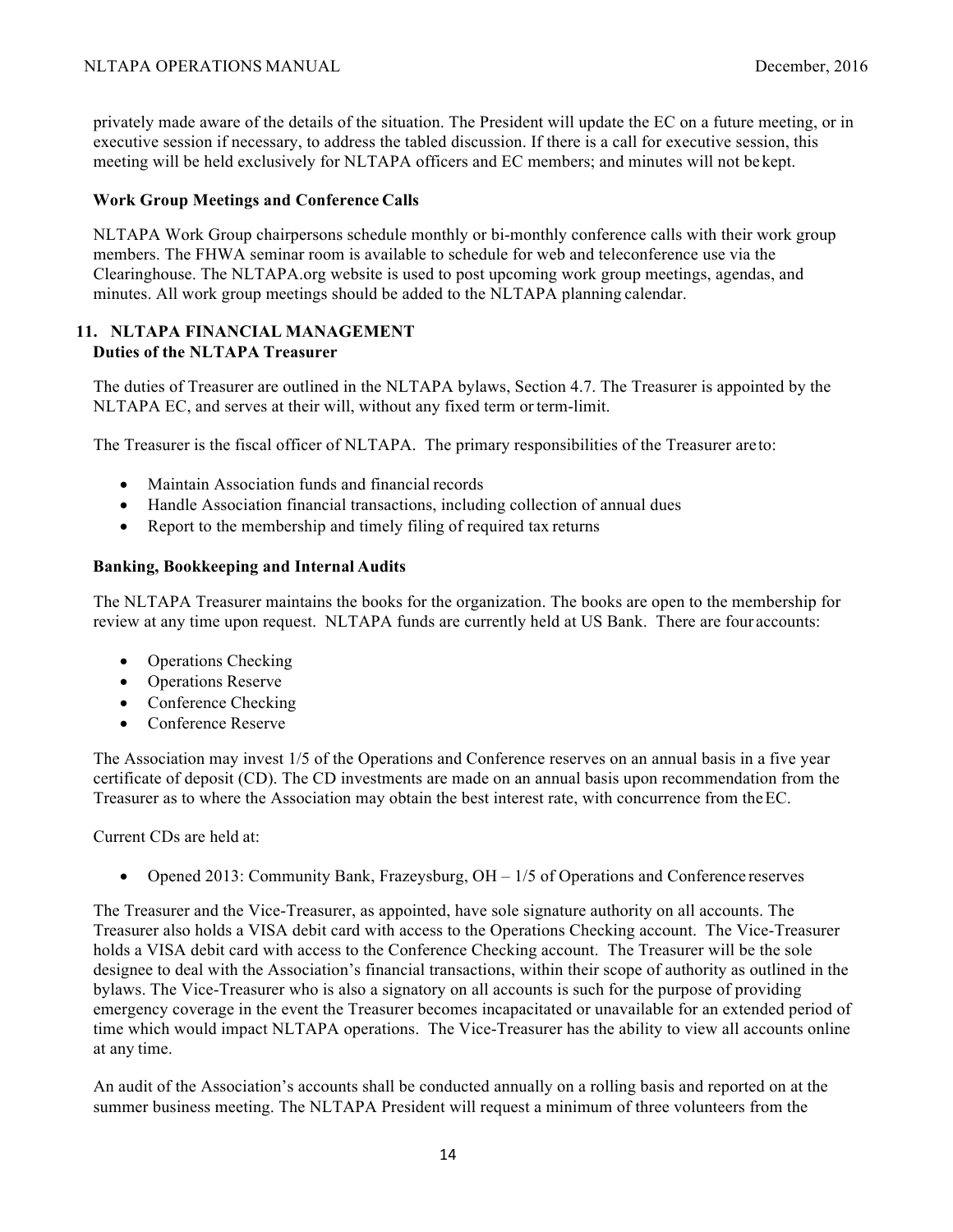general membership to review the books throughout the year and the audit team will submit a brief report to the membership before the conclusion of the summer business meeting.

#### **Treasurer Reports**

The bylaws require the Treasurer to provide financial reports to the EC monthly and to the general membership bi-annually at the summer and winter business meetings. The Treasurer reports to the EC monthly at the regularly scheduled conference calls. The Association's annual 990 tax return is posted on the NLTAPA.org website. Treasurer reports are available upon request to the general membership at any time.

#### **NLTAPA Membership Dues**

NLTAPA charges a membership fee to all centers annually. Member centers and membership dues are defined in the NLTAPA bylaws, Section 3.2 *Membership Dues*. Dues are set at \$750 per center per year. Invoices for member dues are mailed out in the fall of each year for collection of the following calendar year's dues. Centers failing to pay the dues assessment by April 30 shall be considered "in arrears". The Treasurer shall notify any Centers that are in arrears by May 1.

#### **The Internal Revenue Service**

The National Association of Transportation Technology Transfer Centers, EIN 39-1735773, doing business as the National LTAP/TTAP Association or NLTAPA, is a designated tax-exempt non-profit under section 501(c)(3) of the Internal Revenue Code. The Treasurer prepares and submits required IRS filings annually.

A sample of the Association's W-9 is available on the NLTAPA.org website.

#### **NLTAPA Reserve Policy**

The Association maintains a reserve for each of its two main accounts – Operations and Conference. The NLTAPA reserve policy follows.

#### **Definitions**

*Reserve* is defined as the accumulated net surpluses of the Association, i.e., the unrestricted net assets. The primary purpose of the reserve is to ensure the Association has adequate funds available in the event of an unanticipated catastrophic event or business situation that reduces reserve and threatens the financial viability of the Association, or requires an individual member of the Association to otherwise suffer a financial loss on a member-hosted Association event. A secondary purpose of the reserve is to support special projects in the event a single or multiple strategic initiatives should surface outside of the annual budgeting process. An initiative is defined as a chance for the Association to invest in an action that will benefit the Association members. Should a strategic initiative surface during the course of the year, an EC member may make a motion to the EC to fund such an initiative with reserves.

#### **Operations reserve**

The Association currently maintains an Operations reserve fixed at \$10,000.

#### **Conference reserve**

The Association maintains a Conference reserve fixed at \$30,000.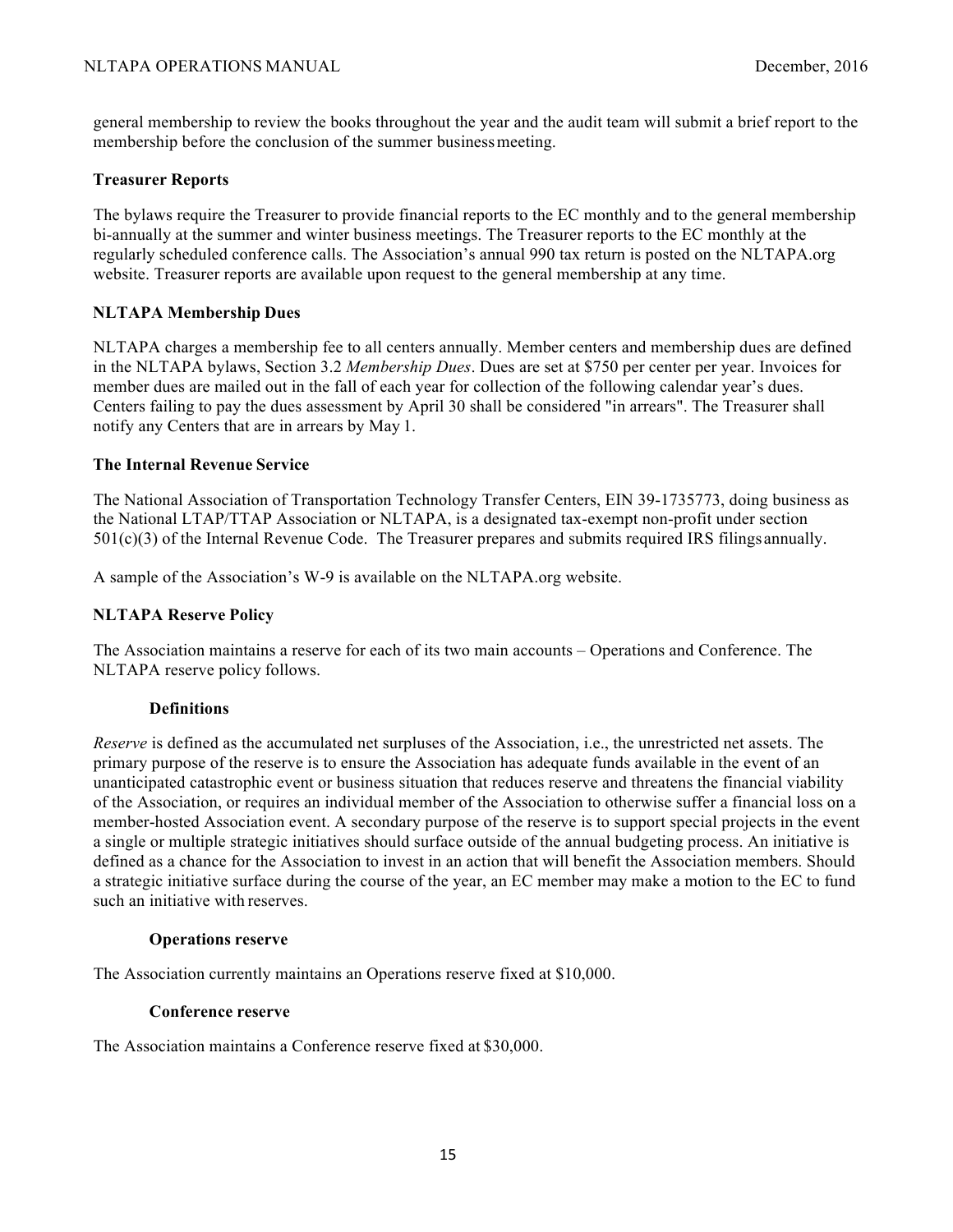#### **In the event the reserves are not met**

In the event the Operations or Conference reserves are not achieved and said reserves fall below the stated values, the Treasurer will notify the EC of the variance at the next EC meeting. The EC will recommend necessary and sufficient corrective actions to pursue a recovery plan to meet the stated value within two budget cycles. If reserves fall below 75% of the stated value, the Treasurer will recommend to the EC at the next EC meeting a cap on any new project funding or special initiative funding through the reserves.

#### **LTAP/TTAP Conference Accounting and Revenues**

Beginning in 2014, NLTAPA will handle all financial transactions and maintain financial records and reports for the annual LTAP/TTAP Conference. As Conference Planning chairperson, the NLTAPA President-Elect establishes the conference budget and coordinates with the Vice-Treasurer to manage all conference financial transactions, signed contracts, and registration fees. The Conference chairperson updates the EC monthly and presents a final conference budget to the EC at its fall meeting. The Conference shall always be planned to cover all expenses associated with the event and return minimal post-Conference profit to the Association.

#### **NLTAPA Travel Reimbursement Policy**

NLTAPA supports member travel as budgeted in the annual EC work plan. Reimbursable activities may include sending an NLTAPA liaison or representative to a partner meeting or for EC members to attend the officers retreat or fall meeting. Funded travel must either appear in the member-approved annual Association budget or approved by the EC prior to the departure date.

NLTAPA provides approved travelers reimbursement for eligible travel expenses. In order to receive reimbursement, travelers must first submit a completed NLTAPA Meeting Report Form and then prepare an NLTAPA Travel Reimbursement Request Form, with copies of all supporting receipts attached. Travel reimbursement claims are submitted via mail, email or fax to the NLTAPA Treasurer.

> **NLTAPA Treasurer**  Victoria F. Beale, JD, SPHR, SHRM-SCP Ohio LTAP Center Director Ohio Department of Transportation 1980 W. Broad St., Mail Stop #1240 Columbus, OH 43223 Phone: 614-466-3129, Fax: 614-887-4736 Email: victoria.beale@dot.state.oh.us

#### **Eligible Travel Expenses for Reimbursement**

Current rates for reimbursable expenses such as mileage, hotel, and per diem can be found at the U.S. General Services Administration website at: www.gsa.gov.

#### **Airfare or Mileage**

The most economical mode of transportation must be chosen. If you fly, only economy class or coach tickets are reimbursed. Ticket receipt is required. If you drive your personal vehicle, mileage is reimbursed at the federal rate at the time of travel. When driving your personal vehicle, you must maintain the minimum levels of liability coverage for your resident state. NLTAPA will not be responsible for liability resulting from any collisions.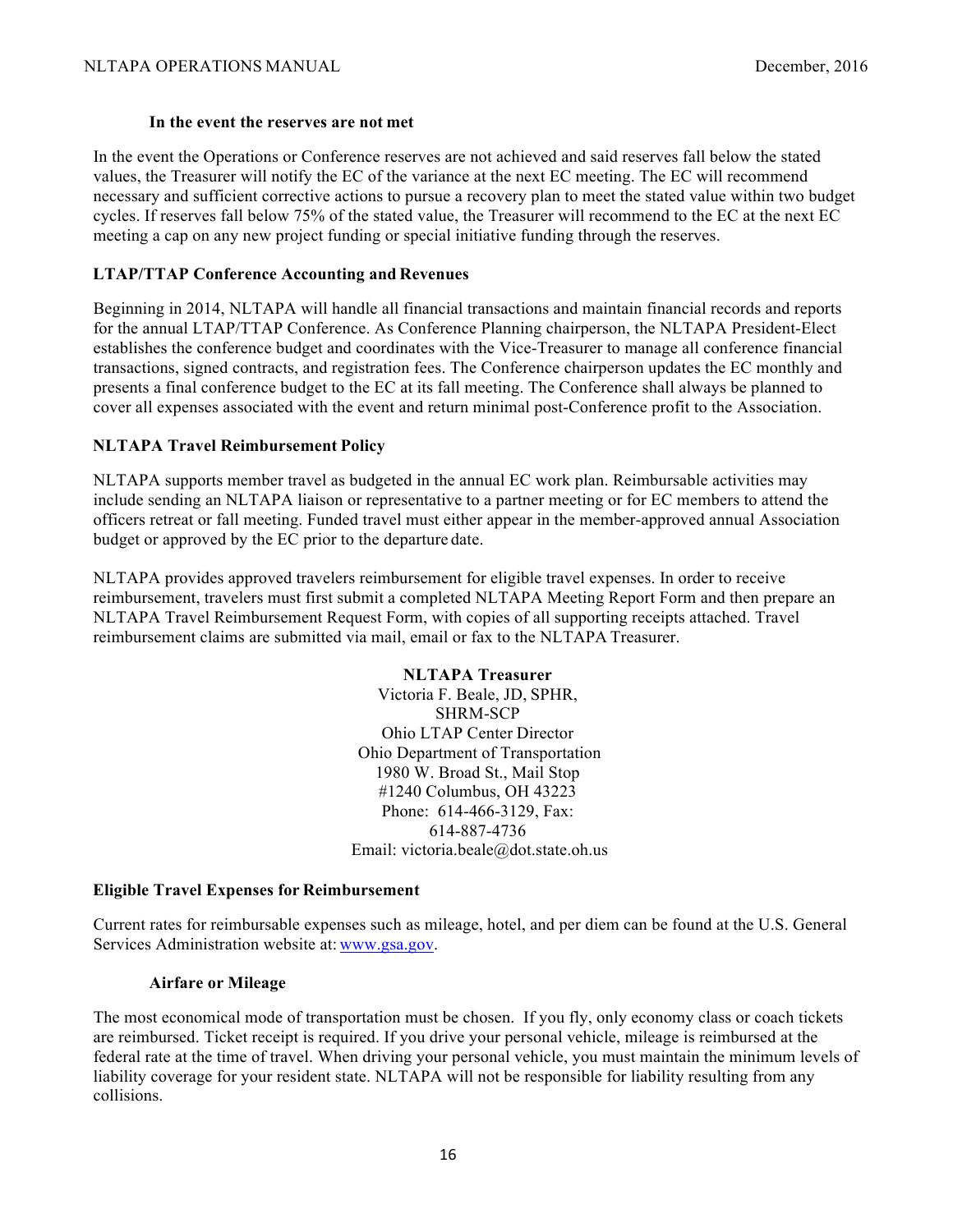#### **Parking**

Airport, hotel and other travel related parking fees are eligible for reimbursement. Receipts for parking are required.

#### **Airport Transfer/Rental Car**

Receipts for taxis, shuttles, transit and/or rental cars (including gas receipts) are required if such expenses are deemed necessary when traveling. If you use a rental car, only compact or economy class car rentals are reimbursed. NLTAPA does not reimburse for fuel charges imposed by the rental agency at the time of pick up or drop off.

#### **Hotel**

Reservations should be made at the event specified hotel at the negotiated rate, if possible. NLTAPA does not reimburse for telephone, internet, pay per view, mini-bar or other incidental charges. An itemized hotel receipt is required.

#### **Per Diem**

Meals and incidentals (MI&E) are reimbursed at the federal rate at the time of travel. The per diem amount is reduced by any meals provided by the meeting/conference hosts. A copy of the meeting agenda must be submitted with the reimbursement request form. Meals provided as a part of the lodging cost (breakfast included with the hotel room) or as a part of a conference (included with the conference fee) that the traveler is attending are not eligible for reimbursement.

#### **12. COMMUNICATING WITH MEMBERS**

The Association communicates with its members in a variety of ways. A majority of the communication to the general membership occurs through the NLTAPA website and postings on the LTAP/TTAPForums.

#### **NLTAPA Website**

The Association has its own website, www.nltapa.org, currently hosted by the Michigan LTAP Center. The website is managed and paid for by NLTAPA and the Communications Work Group. The Communications Work Group budgets for annual website maintenance fees and coordinates host server payments with the NLTAPA Treasurer.

#### **Website Content**

The NLTAPA website contains pages for each of the Association's work groups, each LTAP/TTAP region, and the EC. At a minimum, site pages should contain meeting minutes, meeting announcements, work group members and contact information, work plans, and budgets. The bylaws, Annual Reports, Planning Calendar, and LTAP/TTAP Conference are also posted. NLTAPA officers, work group chairs and regional representatives provide website content and update their ownpages.

#### **Update Procedures**

NLTAPA continually works to improve the content, appearance and functionality of the NLTAPA website. The Communications Work Group is responsible for overseeing general updates to the NLTAPA website, and for monitoring routine updates made by the work group chairs and regional representatives. At least twice a year, at the beginning of each calendar year and mid-year, the Communications Work Group will review each page on the website and report to the EC what information needs to be updated before the Association business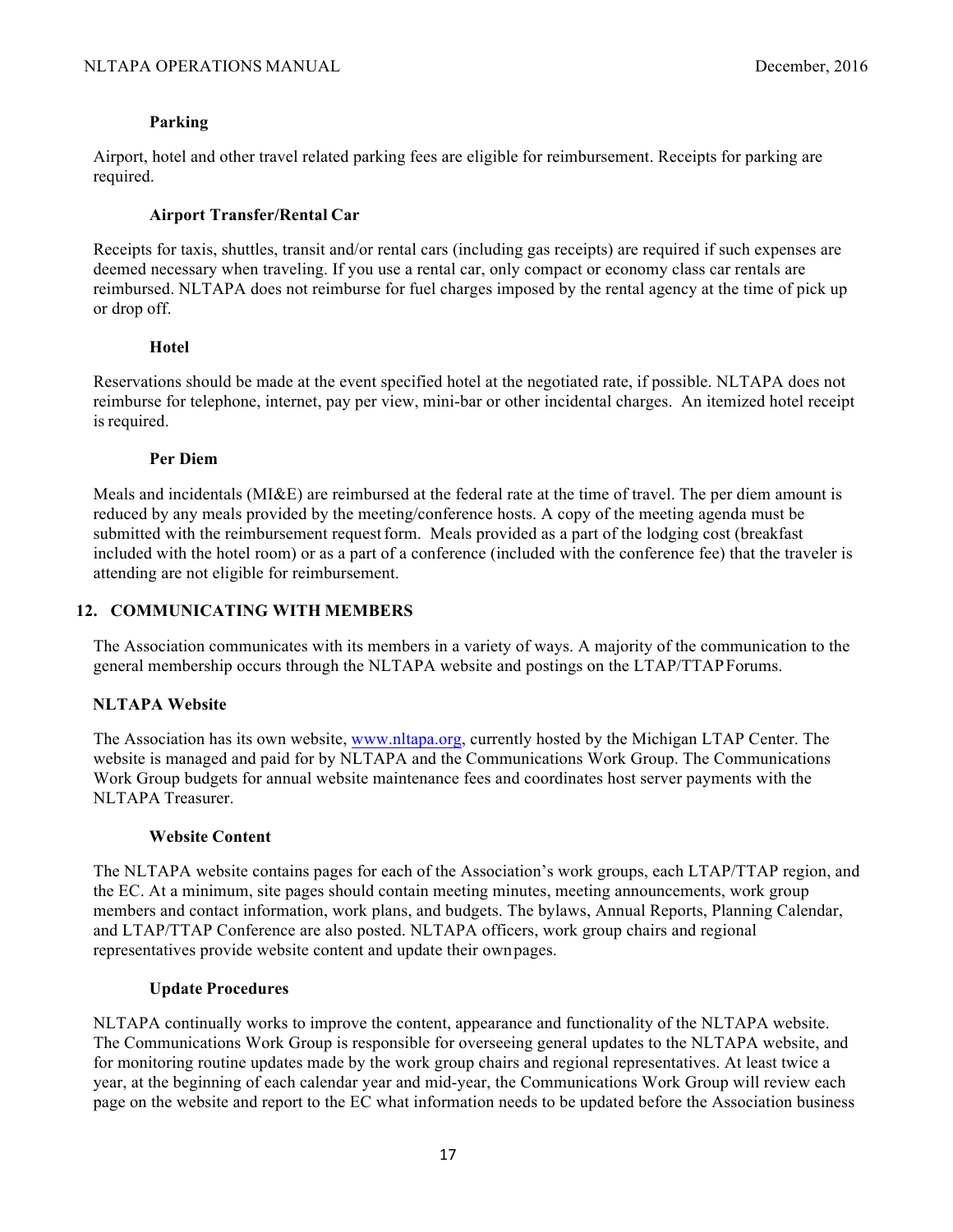meeting. Additional update requests can be made by the Communications Work Group on the monthly EC conference calls if necessary. The presiding NLTAPA President will delegate the responsibility for providing the content for any needed updates. Updates beyond the scope of the administrative access of officers, work group chairs, and regional representatives should be sent to the Communications chairperson, who will work with the website Administrator to make the changes. The Communications Work Group and website manager will also be responsible for the email accounts having @nltapa.org (president, secretary, etc.). These email accounts provide communication links from the website and are also used when an officer establishes a registration on a third party website. By using these email addresses as aliases, the Association can easily shift these annually to the current officers.

#### **LTAP/TTAP Discussion Forum**

The LTAP/TTAP Forum is a series of archived discussion groups; a service provided by the FHWA LTAP/ TTAP Clearinghouse on the LTAP.org Program website. The discussion forums offer centers a place to exchange information online and to collaborate on ideas in a safe environment. Clearinghouse staff can provide information on how to use the forums most effectively for your needs. The site also includes answers to frequently asked questions on discussion forum use and management.

Center staff can sign up for a variety of forum topics they would like to follow. Anyone can join the General Discussion forum. Participation in other discussion groups must be pre-approved by that forum's administrator or chairperson. Work group chairpersons and regional representatives are the administrators of their respective forums; and are urged to promote use of the forums for their communications.

#### **FHWA Seminar Room**

FHWA provides access to web and teleconference services for NLTAPA and LTAP/TTAP meetings and events through the Seminar Room. *Adobe Connect* is the current web conferencing platform used for the Seminar Room; and can be scheduled for web meetings, eLearning, and webinars. Clearinghouse staff can provide information on how to use all of the Seminar Room's capabilities. The LTAP/TTAP Clearinghouse manages a scheduling calendar on the LTAP/TTAP Program website at LTAP.org for Seminar Room reservations. Members must be logged into the Centers Only area of the website to make a Seminar Room reservation.

#### **NLTAPA Reports to the Membership**

The President, with assistance from the Communications Work Group, produces an Annual Report for Association members for distribution at the NLTAPA summer business meeting. The Annual Report typically contains a snapshot of the previous year's accomplishments and activities, priorities of the incoming president, and reports from each of the regions and work groups. The Communications Work Group chairperson works with the EC to collect the necessary information for the Annual Report. The Annual Report is presented to the membership in January at the winter business meeting. The Communications Work Group is responsible for providing printed copies and/or an electronic file of the Annual Report. Association Annual Reports are posted on the NLTAPA.org website.

The NLTAPA EC, work groups, and committees typically provide written reports or PowerPoint presentations to members at the winter and summer business meetings. Membership business meeting agendas are posted on the Association website and LTAP/TTAP Forum by the President at least one week prior to the meeting. Once the EC and membership business meeting minutes are approved by the EC, the Secretary shall post the minutes on the NLTAPA website and LTAP/TTAP Forum. Treasurer and officer reports and supporting documentation are also posted.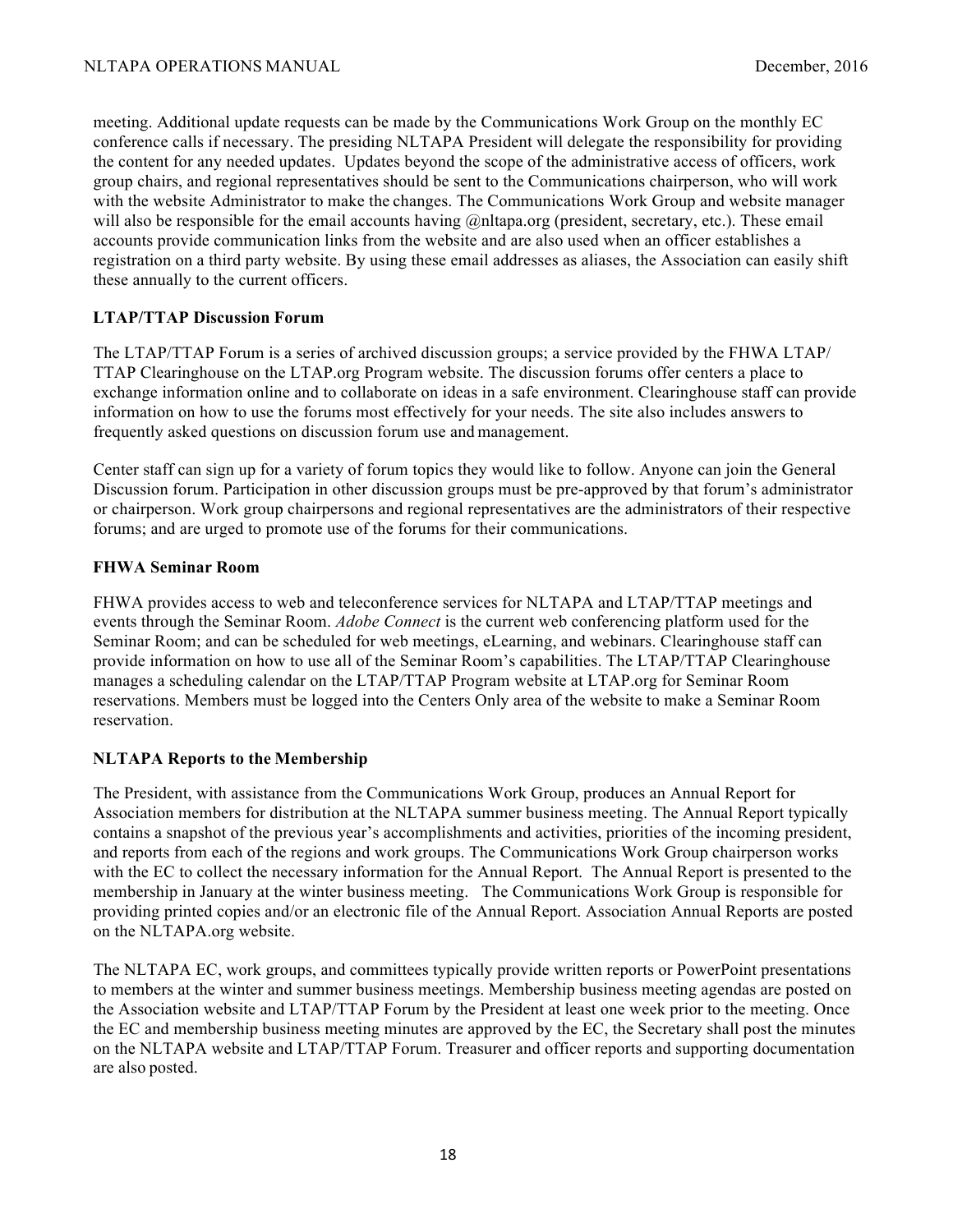#### **Other Opportunities for Communicating with Members**

NLTAPA works with the FHWA LTAP/TTAP Clearinghouse to compile center best practices throughout the year. Best practices are collected on workshop content, presentations, publications, alternative funding arrangements, and Center performance reporting. Region representatives are encouraged to include a "Center Best Practices" discussion at their regional meetings. It is hoped that region meetings can serve as a forum that fosters center input back to NLTAPA.

#### **Member Q&A**

The "About" section of the NLTAPA.org website includes a section of questions and answers regarding the Association and how it operates. It provides new center staff and existing members a quick refresher on the Association's objectives, management and operations. Members of the NLTAPA EC would also be willing to answer additional member questions at any time.

#### **13. NLTAPA POLICY ON EDUCATION AND ADVOCACY**

Education and advocacy are effective ways for non-profits to create awareness about their programs without lobbying. Education and advocacy are important tasks of NLTAPA and of the LTAP/TTAP centers at any time, but especially in advance of reauthorization of the Federal Transportation Bill.

#### **What is Lobbying?**

*Lobbying* is attempting to influence legislators to support or oppose a particular issue, program or piece of legislation.

**Direct Lobbying** is defined as communication with a legislator, legislative staff or legislative body, or any covered executive branch or other government employee who may participate in the formulation of legislation in regard to your program. This communication refers to a specific piece of legislation and expresses a view on that legislation.

**Grassroots Lobbying** is defined as an attempt to influence specific legislation by encouraging the public to contact legislators about the program or legislation. Grassroots lobbying encourages the recipient of the communication to take lobbying action on behalf of your program, a call to action.

*Although "non-profits" are allowed to engage in lobbying activities to some extent, federally funded programs are prohibited from lobbying. Federal funds cannot be used to lobby at federal or state levels unless Congress expressly authorizes it.*

The Association's  $501(c)(3)$  status could be in jeopardy if it partakes in any lobbying activities.

#### **What is Advocacy?**

*Advocacy* is educating and creating awareness among legislators and the general public of issues facing the transportation community and the importance of aligning public policy to address local road needs. Advocacy does not endorse or oppose any specific legislation regarding theprogram.

The following activities are considered advocacy, not lobbying:

- Providing technical assistance or advice to a legislative body or committee in response to a written request
- Making available nonpartisan analysis, study or research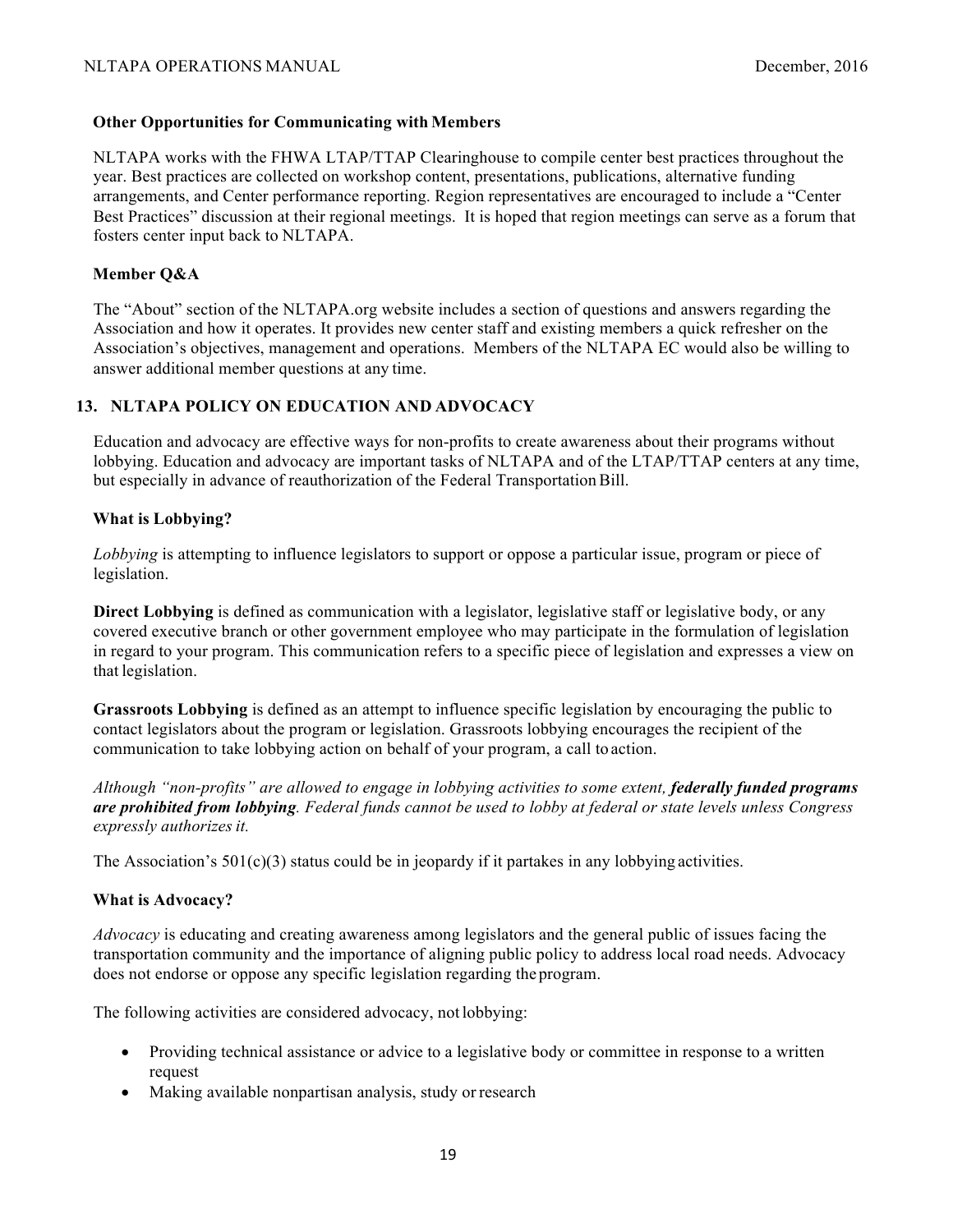- Providing examinations and discussions of broad, social, economic and similar problems
- Communicating with a legislative body regarding matters which might affect the existence of the organization, its powers and duties, its tax-exempt status, or the deduction of contributions to the organization (the "self-defense" exception)
- Updating the members of your own organization on the status of legislation, without a call to action

Advocacy activities are not restricted for non-profits and are a great way to engage policy makers in discussions of issues facing their constituents.

#### **Communication Resources**

Program Briefing Sheets and additional resources are available on the NLTAPA Communication Work Group's website for center use. It is suggested for centers to check with their ethics board before distributing any advocacy materials to their legislature or lawmakers.

#### **Partner Support**

The Partnerships Work Group coordinates with NLTAPA's national partner organizations to provide any requested educational materials and data, as they prepare their support documents forreauthorization.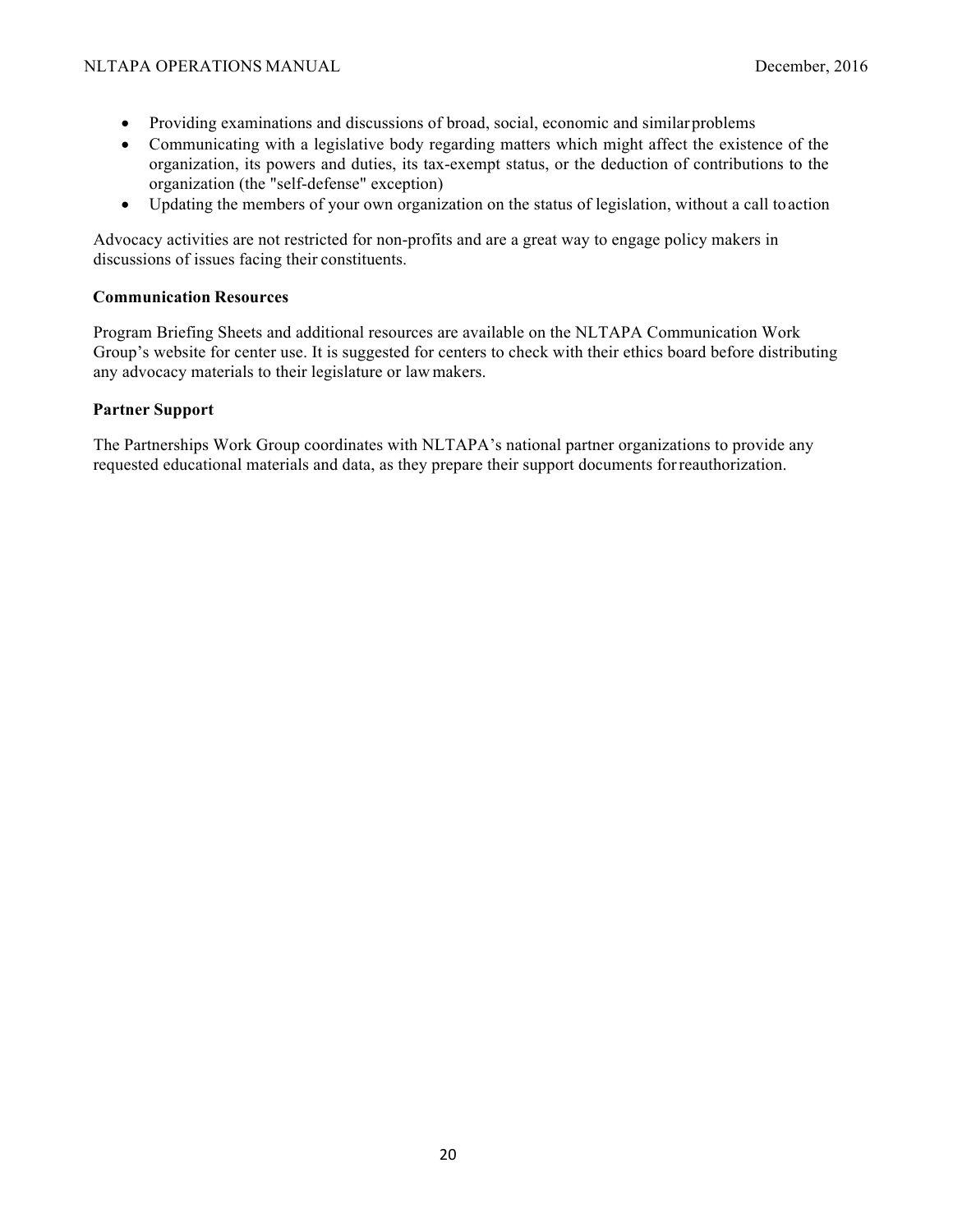#### **APPENDIX A: NLTAPA Nominating Committee Guidelines**

The election of officers is one of the most important duties of the Association because effective work depends in large measure on good leadership. Article 7 of the Association bylaws addresses *Elections*; and Section 7.1 outlines requirements of the Nominating Committee including creation of the committee, length of service, committee charge, nomination guidelines, and balloting.

Our current organizational structure follows a three-year leadership track and requires the election of a Vice-President each year. The Vice-President advances to the President-Elect position their second year in office and to the President position in the third year.

#### **Nominating Committee Members**

The NLTAPA President appoints a Nominating Committee each year by January 1 and presents the committee member list to the membership at the winter business meeting. The NLTAPA Past-President chairs the Nominating Committee; additional membersinclude:

- President of the Association Ex Officio
- Representative of the FHWA LTAP/TTAP Strategic Planning Committee, not currently on the EC, representing program initiatives
- One At-Large Member representing center operations/management
- One At-Large Member representing TTAPs

After the winter business meeting, the Past-President will contact the committee members and establish a meeting schedule necessary to complete the committee's work.

Any employee of an LTAP/TTAP center in good standing with the Association is eligible to serve on the committee. Potential Nominating Committee members should be well acquainted with Association membership and current activities; be informed of the duties of the offices to be filled; understand the purpose and mission of the Association; and be willing to plan open-mindedly for its future progress by seeking out the best possible nominee(s) for the Vice-President office.

#### **Identifying Vice-President and Other Open Office Candidates**

Nominating Committee discussions and nominations are kept confidential. Nominations for Vice-President or other vacant officer positions should be solicited using an open and unbiased process.

By February 1, the Nominating Committee will send an open solicitation to the Association membership requesting prospective nominees and/or self-nominations for all vacant officer positions. The consent of the individual is preferred, but not required, for their name to be submitted to the committee as a possible nominee. The Nominating Committee is responsible for informing all nominees of their prospective nomination, providing a list of duties and expected time commitment for each officer level, and obtaining permission from each nominee to be considered as a candidate.

A Sample Nomination Request Letter, Leader Nomination Form, and Election Ballot are provided below. Nomination forms will have the name of the nominating center and contact removed prior to distribution.

Regardless of the number of suggested nominees received, the major responsibility of the committee is to secure the best qualified candidates for each office. The Nominating Committee identifies at least one wellqualified candidate for each open officer position, and submits the suggested slate of candidates, including qualifications, to the EC by April 1. The Nominating Committee chairperson distributes the final slate of candidates and their qualifications to the NLTAPA member centers by June 1.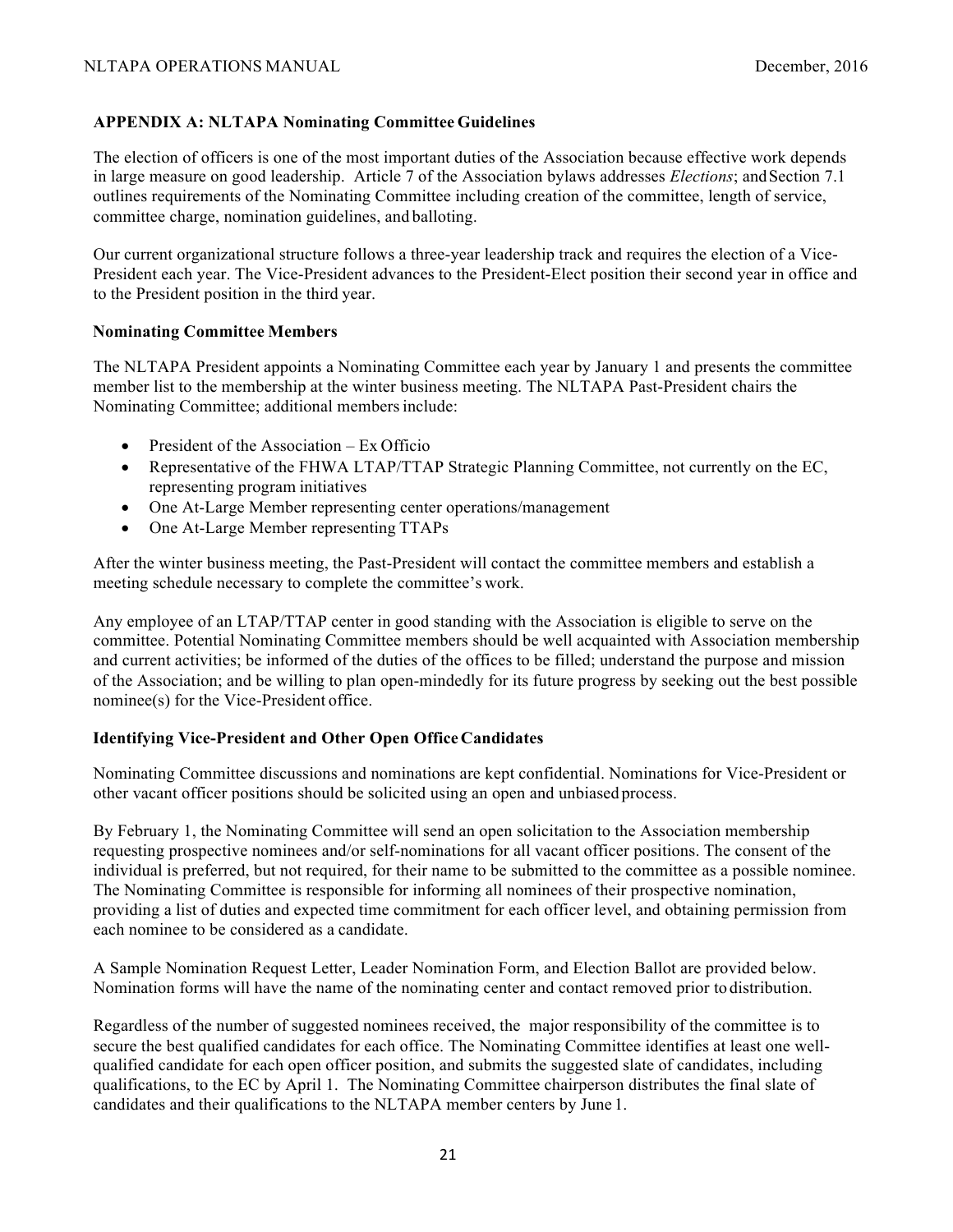#### **Nominating Committee Members as Nominees**

Robert's Rules of Order Newly Revised states "Members of the nominating committee are not barred from becoming nominees for the office themselves. To make such a requirement would mean, first, that service on the nominating committee carried a penalty by depriving its members of one of their privileges; and second, that appointment or election to the nominating committee could be used to prevent a member from becoming a nominee." The NLTAPA will follow this recommendation.

It is not uncommon for members of the Nominating Committee to be put forward as nominees. The Nominating Committee is only making recommendations. Members of the voting body have the final say in the election. NLTAPA also accepts nominations from the floor as write-in candidates during the electionprocess.

#### **Qualifications for Officer Nominees**

All suggested nominees should be considered thoughtfully and discussed freely. The following should be considered when reviewing each possible candidate.

- Do they have the ability and the commitment to promote the interests of the Association?
- What is their past experience and performance with their center, NLTAPA EC, or program partners?
- Can they work in harmony with the NLTAPA EC, Association stakeholders and partners?
- What is their record of attendance and participation at Association meetings?
- Do they have knowledge of the Association's purpose, mission and activities?
- Do they have special talents or skills which would especially qualify them for thisoffice?
- Do they have the personal qualities and professional integrity that will present and represent the Association well in the transportation community?

#### **Contacting Potential Candidates**

The Nominating Committee chairperson or their designee is responsible for contacting the suggested nominees and request permission to place his/her name in for nomination. The potential candidates must be contacted to: 1) be informed of their prospective nomination, 2) be provided with a list of duties and expected time commitment for each of the levels they will serve, 3) obtain permission to be placed on the ballot for consideration, and 4) obtain further qualifications and other information in support of their nomination to complete the nomination form. The prospects should be given time to consider and agree to perform these duties. Those not wishing to serve at this time should be asked if they would consider a future nomination and such information be reported back to the EC.

#### **Completion of Obligations**

The work of the committee is completed when the election has been held and its report consisting of activities, election results and recommendations for improved operations has been submitted to the EC. The following is a timeline of the nomination and election process.

- By January 1 NLTAPA President appoints the Nominating Committee.
- By February 1 Nominating Committee sends an open solicitation to the Association membership requesting prospective nominees and/or self-nominations for all vacant officer positions.
- By April  $1$  Nominating Committee submits the suggested slate of candidates, including qualifications, to the EC.
- By June 1 Nominating Committee chairperson presents the final slate of candidates and their qualifications for election.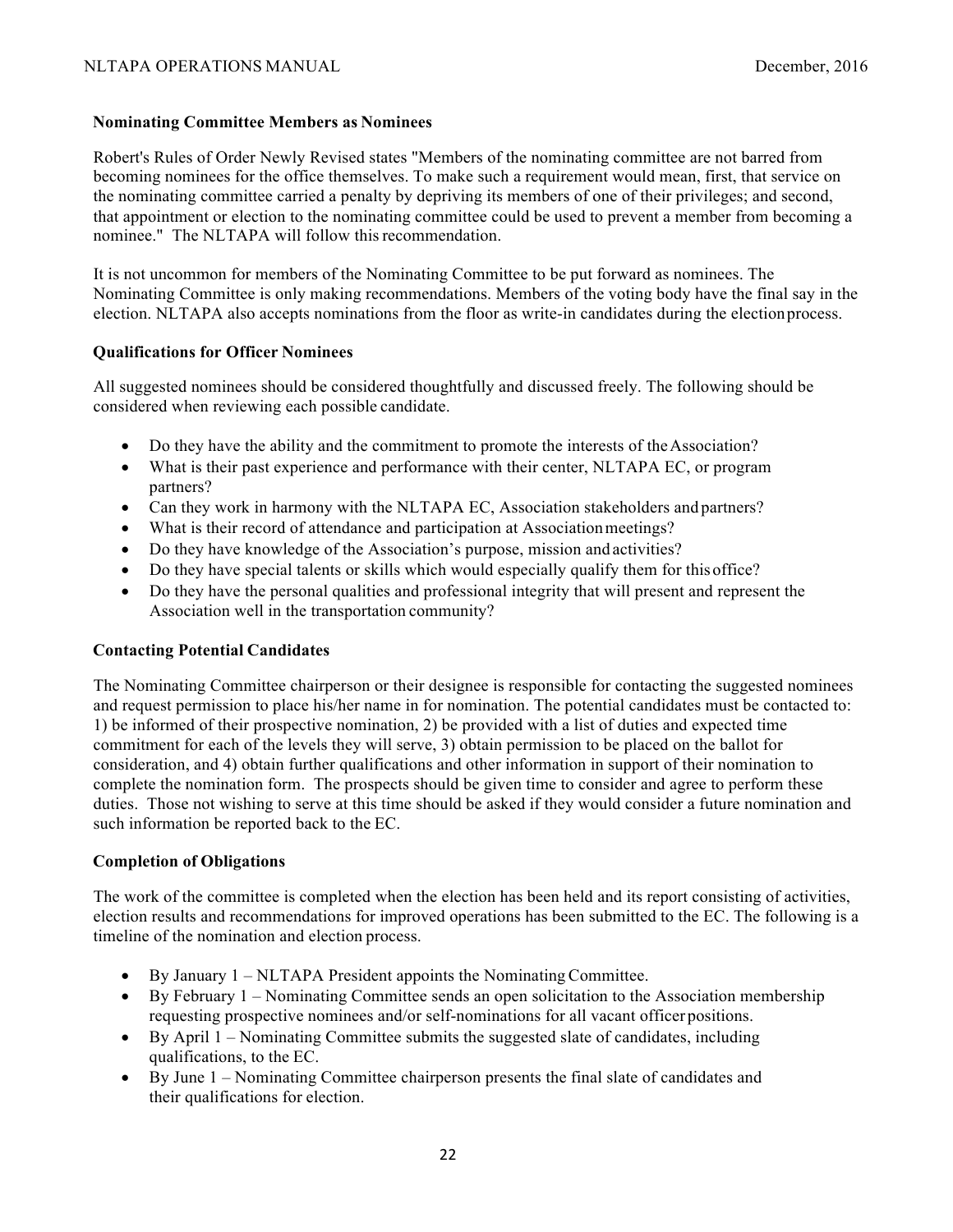- On June 1, or next business day NLTAPA Secretary electronically distributes the official ballot with voting instructions.
- On June 30 Election closes and the ballots are counted.
- 2 days following close of voting NLTAPA Secretary informs the EC and Nominating Committee of the outcome of the election.
- Summer Business Meeting The Nominating Committee submits their final report to the NLTAPA EC and general membership. New officers are installed at the close of the Association summer business meeting at the LTAP/TTAP Conference.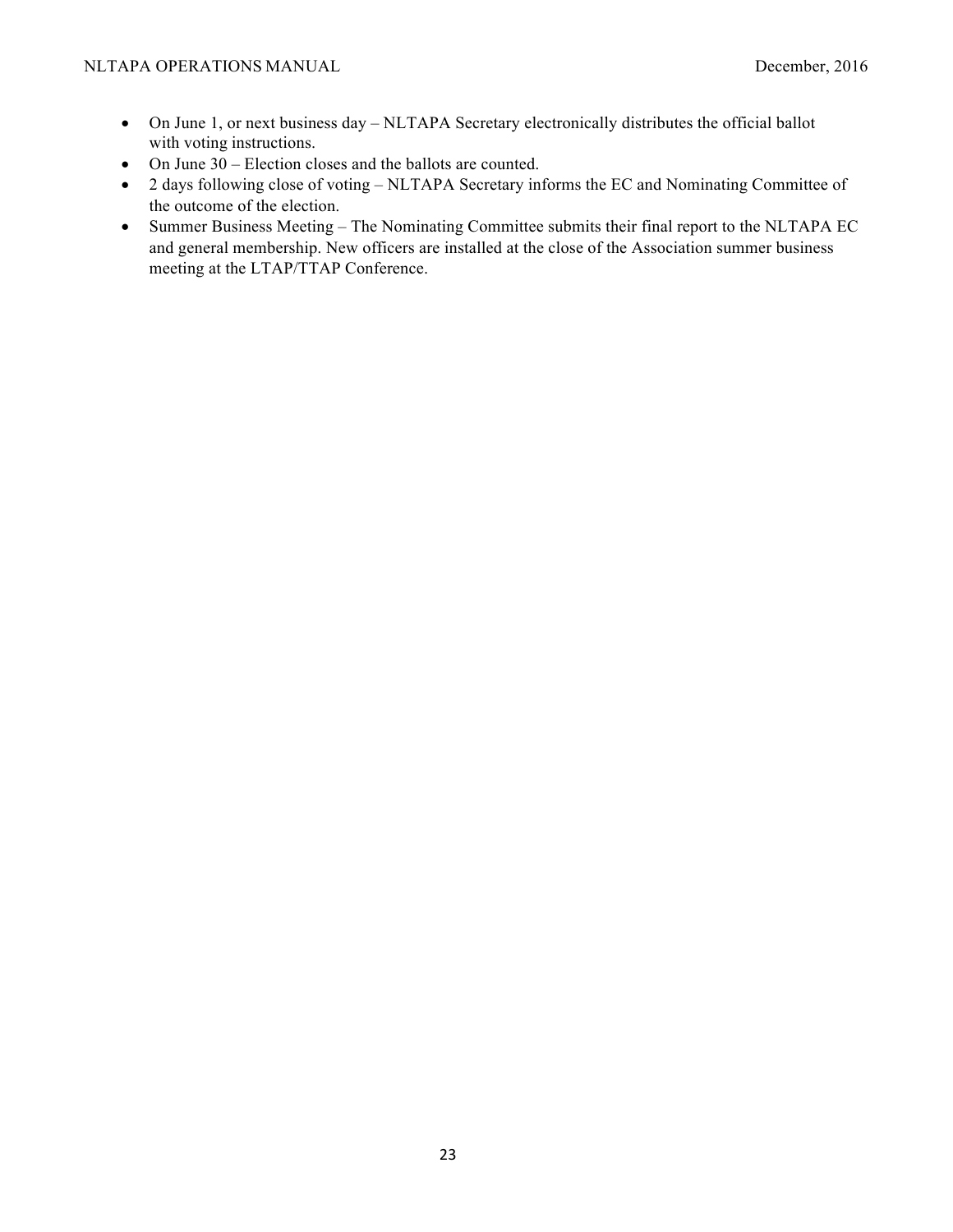#### **SAMPLE NOMINATION REQUEST LETTER**



### **NATIONAL LOCAL TECHNICAL ASSISTANCE PROGRAM ASSOCIATION**

Dear NLTAPA members;

On behalf of the NLTAPA Nominating Committee, we invite you to submit your recommendations for individuals to serve as the 2014 Vice-President of NLTAPA and continue through the three-year leadership track. It is intended for the elected candidate to become NLTAPA President at the summer business meeting of 2016.

The election of NLTAPA officers is one of the most important duties of the Association. Effective service to members depends in large measure on good leadership. Before nominating someone, please consider the following:

Duties of an NLTAPA officer, throughout the three year leadership track, are varied and considerable, and include but are not limited to:

- Chairing the NLTAPA Partnerships work group
- Coordinating collection and presentation of Executive Committee work plans and budgets
- Chairing the national LTAP/TTAP Conference Planning Work Group and coordinating Conference program and overall Conference logistics
- Representing NLTAPA on FHWA's Strategic Planning Committee and Clearinghouse Steering Committee
- Chairing Executive Committee and Association meetings, being the spokesperson for the Association, and leading major initiatives for the Association
- Being the Association's primary link with FHWA Program managers
- Ensuring the Association meets its responsibilities as stated in the constitution and by laws

These duties are shared by three people at any one time, but each person must be able to step into any of these roles if needed. Upon assuming office, the Vice-President's main responsibilities are to chair the NLTAPA Partnerships Work Group and prepare the Executive Committee's annual budget and work plan for presentation at the winter business meeting held in January.

The Nominating Committee is interested in knowing the following about each nominee:

- Do they have the ability and the commitment to promote the interests of the Association?
- What is their past experience and performance with the LTAP/TTAP Program and/or NLTAPA Executive Committee?
- What is their record of attendance and participation at Association meetings?
- Do they have knowledge of the Association's purposes and programs?
- Can they work in harmony with the Executive Committee, FHWA and Association partners?
- Do they have special talents or skills that would especially qualify them for this office?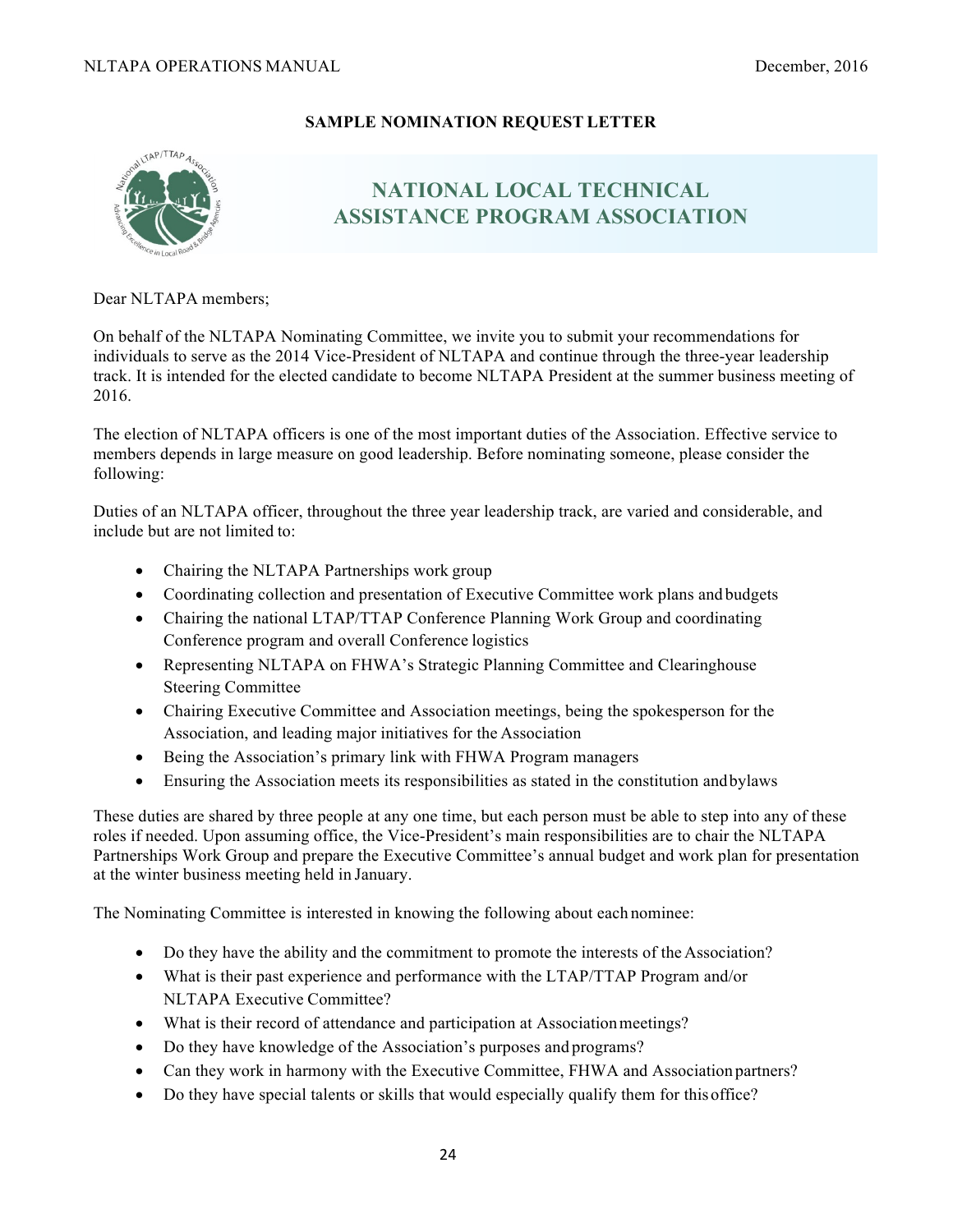- Do they have the personal qualities and professional integrity that will represent the Association well in the transportation community?
- Can the nominee travel out-of-state as needed for Association business (such as travel sponsored by NLTAPA or FHWA)?

#### **How to Nominate**

Any LTAP/TTAP director or staff member is encouraged to submit their recommendations for prospective nominees. Prior to nominating someone, the committee requests that you contact prospective nominees and obtain permission to submit their name(s) for nomination and/or to submit their name(s) to the Nominating Committee chairperson. Although preferred, the consent of the individual is not required for a recommendation to the Committee. Individuals may also self-nominate. Please submit nominations on the included *Officer Nomination Form*. All nominations will be kept confidential.

The Nominating Committee will contact the proposed candidates, gather qualifications and information and inform them of the duties, obligations and responsibilities of the office. Prospective nominees will be given time to consider and agree to perform these duties, if selected. From those agreeing to serve, the Nominating Committee will review all information and will propose a slate of candidates to the Executive Committee for their endorsement. Once endorsed, one ballot of candidates for all open office positions, along with qualifications, will be sent electronically by the Association Secretary to all NLTAPA member centers. The ballot will also provide space for a write-in candidate.

We hope you will give this request for nominations careful consideration and suggest one or more qualified nominees to us by March 14, 2014. Please send all nominations directly to me at  $\frac{\text{growth020}}{\text{g} \cdot \text{umn}}$ . We need your help to keep our Association productive and responsive to itsmembers.

Sincerely,

Jim Grothaus, Committee Chair (Past NLTAPA President)

Committee Members: Renée Railsback, CO LTAP (Current NLTAPA President) David Waldo, AK LTAP (FHWA LTAP/TTAP Strategic PlanningCommittee) Jaime Carreon, FL LTAP (One At-Large Member representing Center Operations/Management) Karla Sisco, Southern Plains TTAP (One At-Large Member representingTTAP)

*Titles in () represent required committee membership based on the NLTAPAConstitution and bylaws.*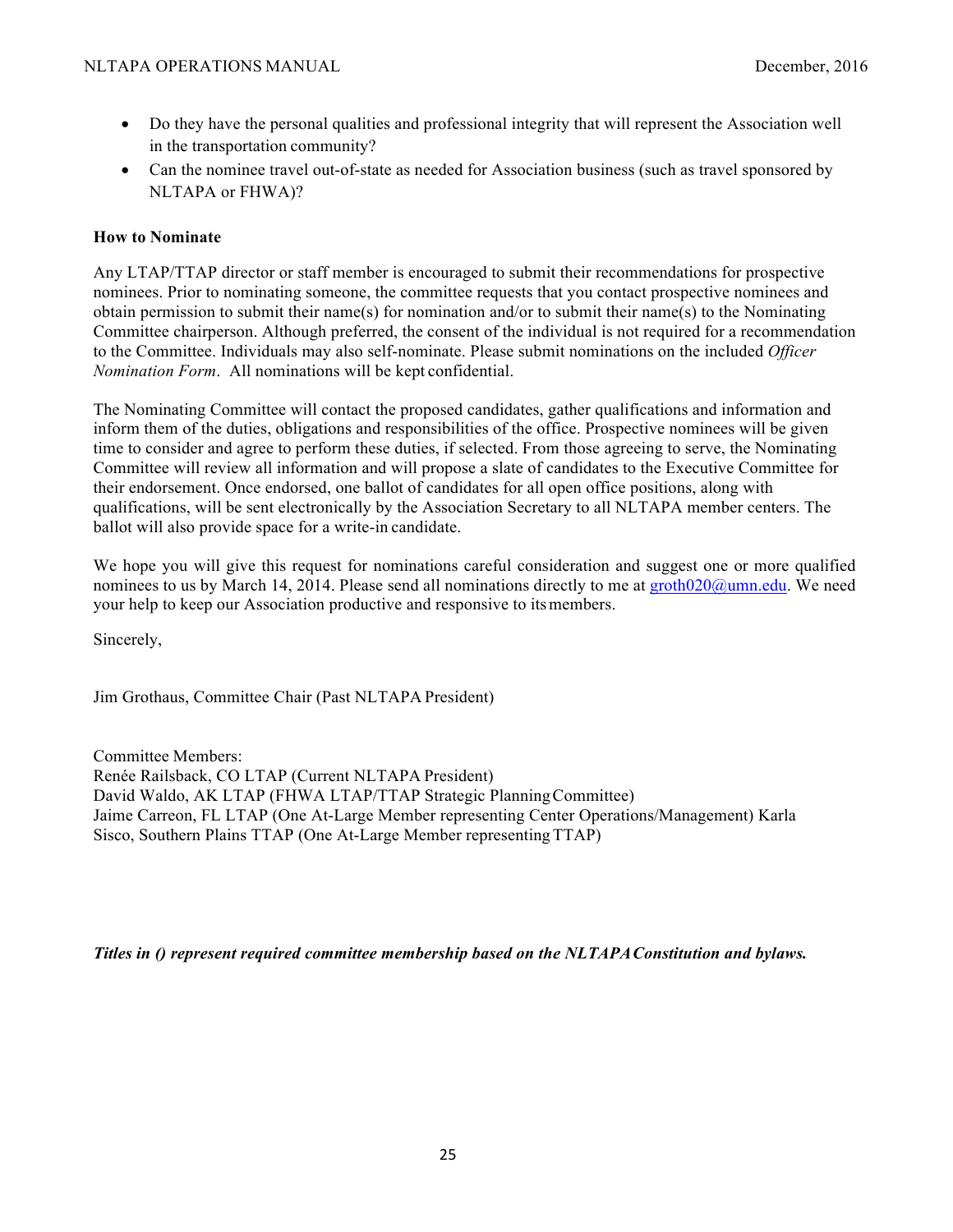#### **SAMPLE NLTAPA LEADERSHIP NOMINATION FORM**

Date:

Name of Nominee: Telephone:

Fax: Email:

LTAP/TTAP center: LTAP/TTAP Position Title:

Nominated by:

LTAP/TTAP Position and center:

Please provide a brief description of your nominee for NLTAPA leadership by answering the following questions.

- 1) What are the specific abilities or talents of the candidate that would especially qualify him or her to serve NLTAPA and promote the interests of the Association?
- 2) What is the candidate's experience and performance with LTAP/TTAP and NLTAPA?
- 3) Has the nominee participated in any regional or national level LTAP/TTAP activities?
- 4) How will the nominee's personal qualities and professional integrity allow the nominee to represent the Association in the transportation community?
- 5) Will the candidate be able to work in partnership with the Executive Committee, FHWA and Association partners? Please describe.
- 6) Will the nominee be willing and able to perform some out of state travel as required to represent the Association? NOTE: NLTAPA officers are often asked to represent NLTAPA or LTAP/ TTAP at meetings of national groups at varied locations. This is in addition to the 4 regular NLTAPA related meetings per year and may average one trip permonth.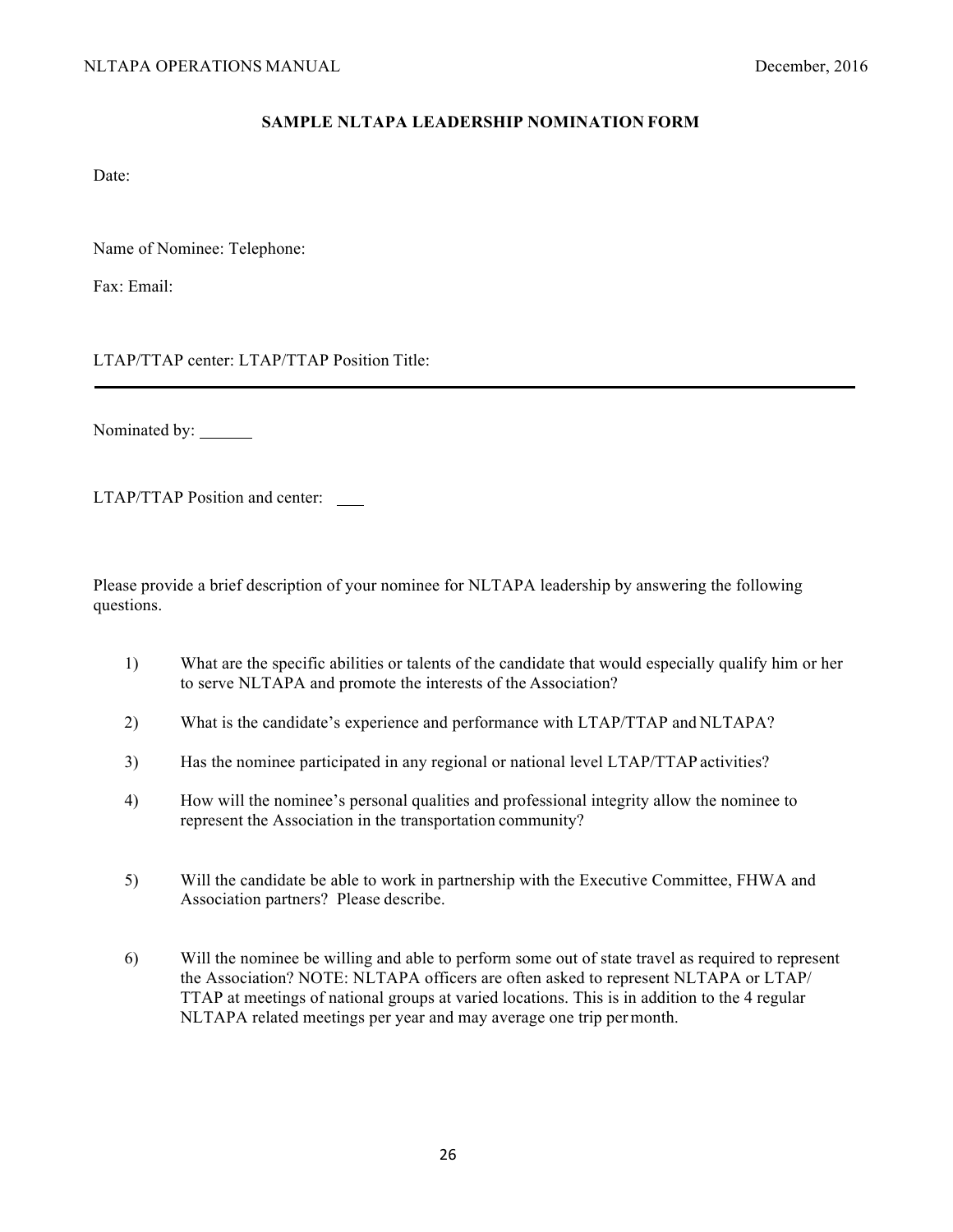#### **SAMPLE OFFICER ELECTION BALLOT**



### **NATIONAL LOCAL TECHNICAL ASSISTANCE PROGRAM ASSOCIATION**

Greetings NLTAPA members;

It's time again for an NLTAPA officer election. Below is the slate of candidates for 2012-2013. The following candidates were recommended by the Nominating Committee and approved by theEC.

There are 3 candidates for the Vice-President position. Each candidate's nomination form and qualifications are attached for your review. You also have the option of a write-in candidate or self-nomination. If you choose to add a write-in candidate, please provide qualification information for that candidate.

Each LTAP/TTAP member center in good standing is entitled to submit **one** ballot. Ballots will only be considered valid for those Centers that have paid 2011-2012 dues *prior* tovoting.

Please complete the ballot below and submit to [Name of NLTAPA Secretary or designee if Secretary is a candidate] by email **on or before June 30, 2011**. [Include the submission recipient's name and email here for ballot returns.]

2012 NLTAPA Vice-President Ballot

Victoria Beale, Ohio LTAP Director

Matheu Carter, Delaware T2 Circuit Rider

Valerie Pitts, Kentucky T2 Administrative Services

Write-in Candidate (Please provide qualifications for write-in candidate.)

Person Casting Vote:

Representing Center:

*James Martin, President Jim Grothaus, President Elect Renee Railsback, Vice-President North Carolina LTAP Minnesota LTAP Colorado LTAP Jim Self, Treasurer www.NLTAPA.org Valerie Pitts, Secretary Oklahoma TTAP Kentucky LTAP*